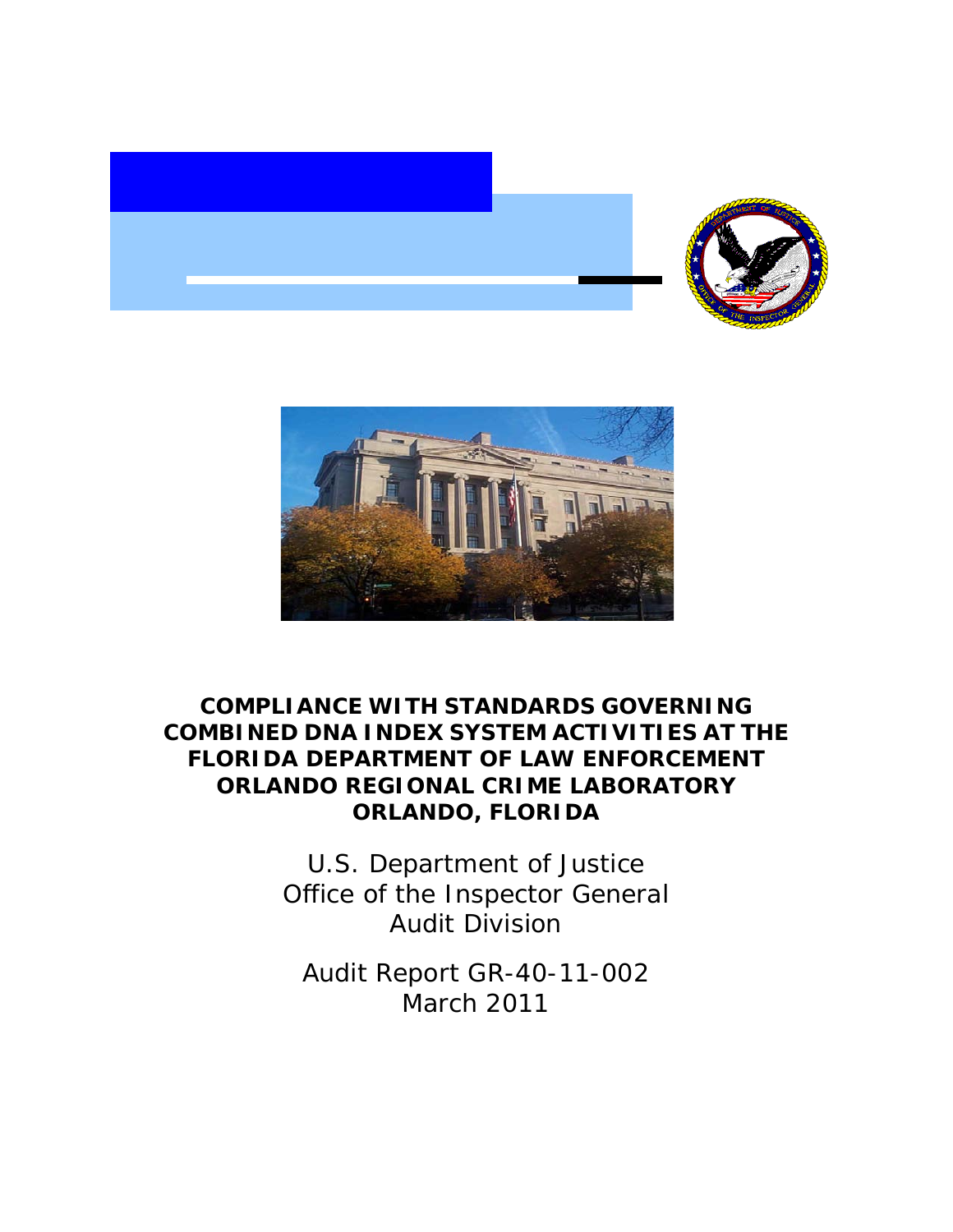## **COMPLIANCE WITH STANDARDS GOVERNING COMBINED DNA INDEX SYSTEM ACTIVITIES AT THE FLORIDA DEPARTMENT OF LAW ENFORCEMENT ORLANDO REGIONAL CRIME LABORATORY ORLANDO, FLORIDA**

### **EXECUTIVE SUMMARY**

The Department of Justice Office of the Inspector General (OIG), Audit Division, has completed an audit of compliance with standards governing Combined DNA Index System (CODIS) activities at the Florida Department of Law Enforcement, Orlando Regional Crime Laboratory (Laboratory).

#### **Background**

The Federal Bureau of Investigation's (FBI) CODIS program combines forensic science and computer technology to provide an investigative tool to federal, state, and local crime laboratories in the United States, as well as those from select international law enforcement agencies. The CODIS program allows these crime laboratories to compare and match DNA profiles electronically to assist law enforcement in solving crimes and identifying missing or unidentified persons.<sup>[1](#page-1-0)</sup> The FBI's CODIS Unit manages CODIS, as well as develops, supports, and provides the program to crime laboratories to foster the exchange and comparison of forensic DNA evidence.

The FBI implemented CODIS as a distributed database with hierarchical levels that enable federal, state, and local crime laboratories to compare DNA profiles electronically. The hierarchy consists of three distinct levels that flow upward from the local level to the state level and then, if allowable, the national level. The National DNA Index System (NDIS), the highest level in the hierarchy, is managed by the FBI as the nation's DNA database containing DNA profiles uploaded by law enforcement agencies across the United States. NDIS enables the laboratories participating in the CODIS program to electronically compare DNA profiles on a national level. The State DNA Index System (SDIS) is used at the state level to serve as a state's DNA database containing DNA profiles from local laboratories and

<span id="page-1-0"></span> $1$  DNA, or deoxyribonucleic acid, is genetic material found in almost all living cells that contains encoded information necessary for building and maintaining life. Approximately 99.9 percent of human DNA is the same for all people. The differences found in the remaining 0.1 percent allow scientists to develop a unique set of DNA identification characteristics (a DNA profile) for an individual by analyzing a specimen containing DNA.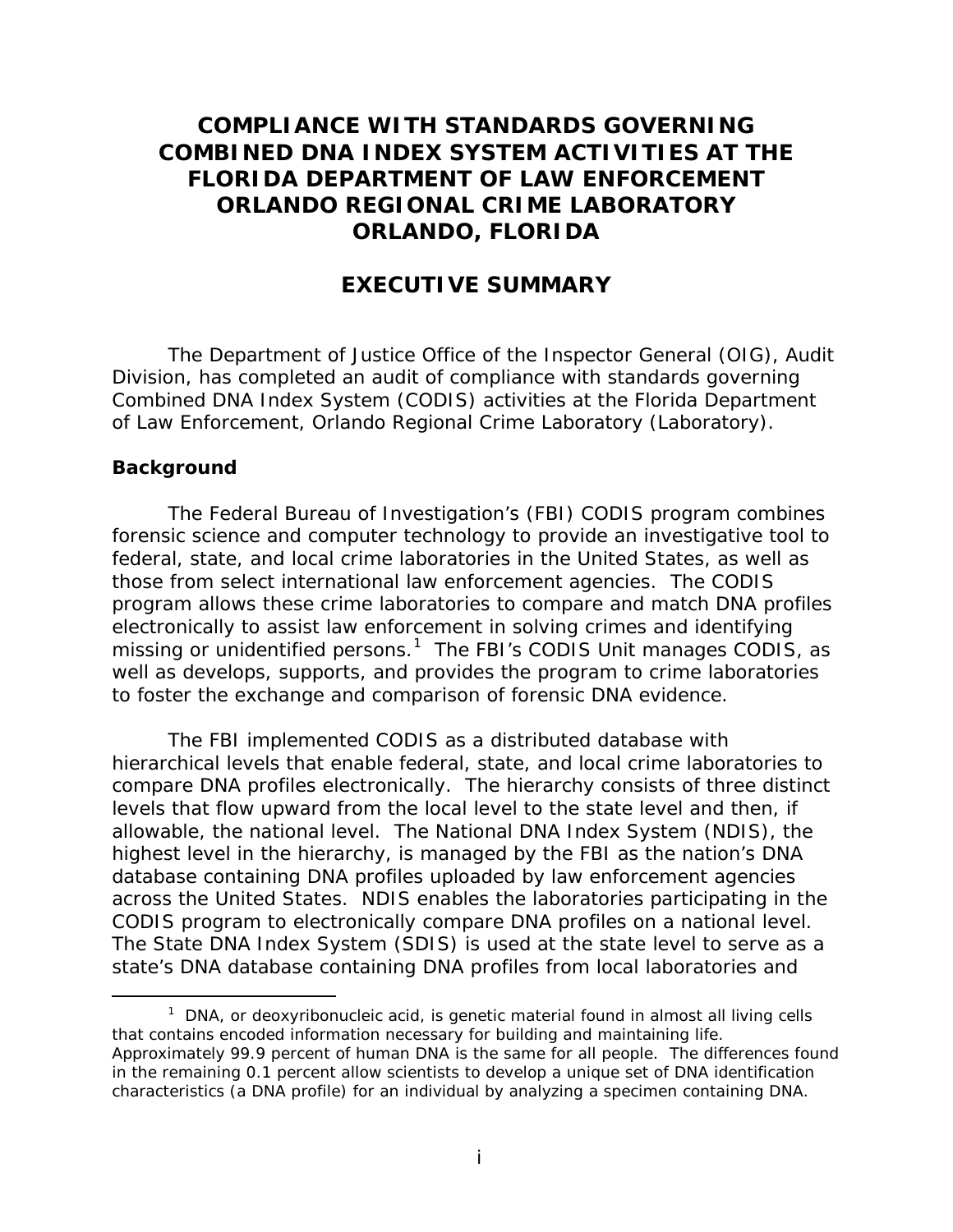state offenders. The Local DNA Index System (LDIS) is used by local laboratories.

## **OIG Audit Objectives**

Our audit generally covered the period from November 2008 through October 2010. The objectives of our audit were to determine if: (1) the Florida Department of Law Enforcement, Orlando Regional Crime Laboratory was in compliance with the NDIS participation requirements; (2) the Laboratory was in compliance with the Quality Assurance Standards (QAS) issued by the FBI; and (3) the Laboratory's forensic DNA profiles in CODIS databases were complete, accurate, and allowable for inclusion in NDIS.

Our review determined the following.

- The Laboratory complied with the NDIS participation requirements we reviewed.
- The Laboratory complied with the Quality Assurance Standards we reviewed.
- We reviewed 100 of the 6,980 forensic profiles the Laboratory had uploaded to NDIS as of October 15, 2010. Of the 100 forensic profiles sampled, 4 were unallowable for upload to NDIS. The unallowable profiles either belonged to a victim or could not be connected to the crime. The CODIS Administrator removed all four profiles from NDIS either before our on-site work began or during our on-site work. Because all four unallowable profiles were processed by the Laboratory more than 5 years ago, it appears the Laboratory is now following procedures to prevent entry of unallowable profiles into CODIS. The remaining 96 profiles we reviewed were complete, accurate, and allowable for inclusion in NDIS.

The results of our audit are discussed in detail in the Findings section of the report. Our audit objectives, scope, and methodology are detailed in Appendix I of the report and the audit criteria are detailed in Appendix II.

We discussed the results of our audit with Laboratory officials and have included their comments in the report as applicable.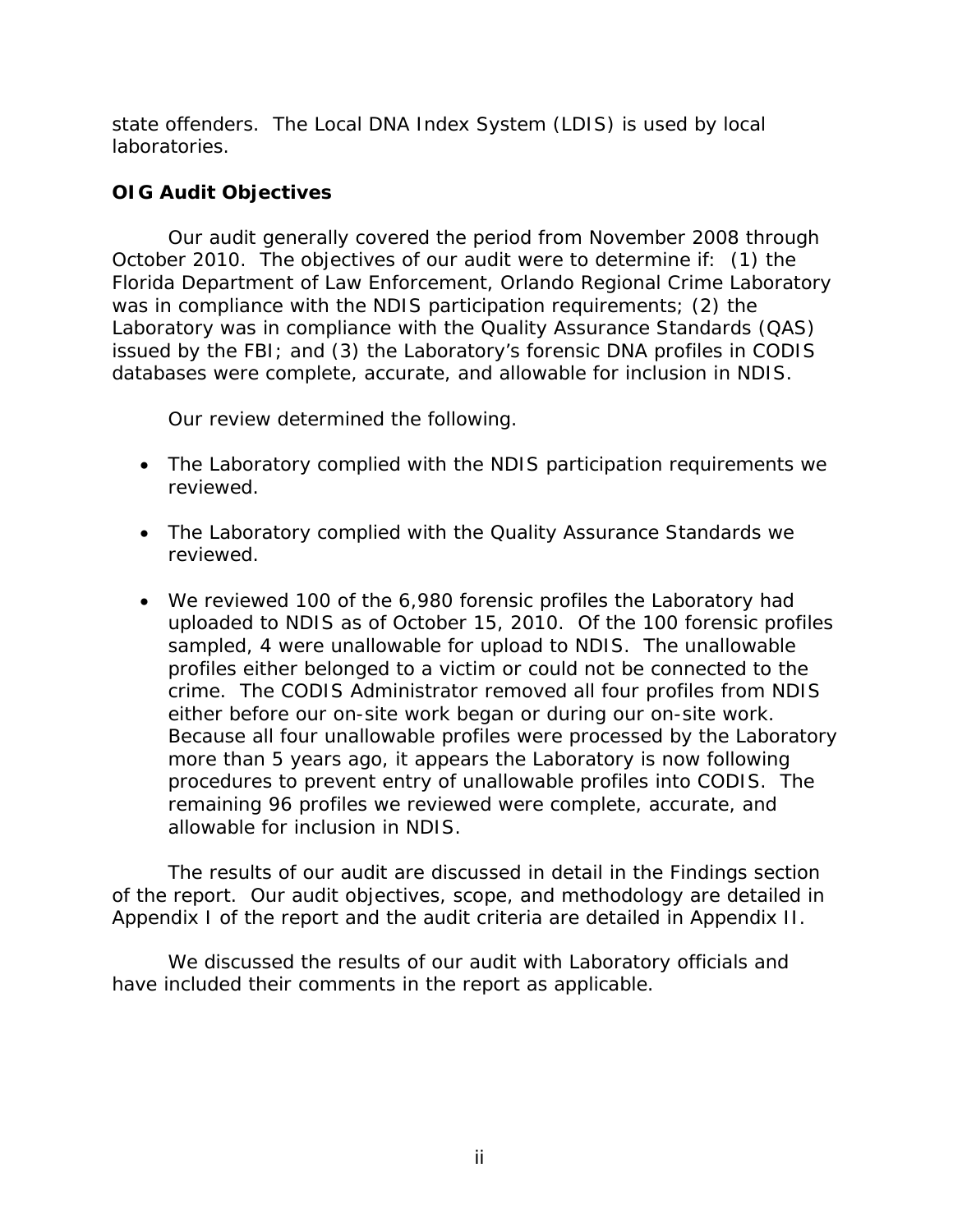# **TABLE OF CONTENTS**

| Compliance with NDIS Participation Requirements7<br>Ι.          |  |
|-----------------------------------------------------------------|--|
| Compliance with the Quality Assurance Standards 10<br>$\Pi$ .   |  |
| III. Suitability of Forensic DNA Profiles in CODIS Databases 13 |  |
| APPENDIX I: OBJECTIVES, SCOPE, AND METHODOLOGY  16              |  |
|                                                                 |  |
|                                                                 |  |
|                                                                 |  |
|                                                                 |  |
| APPENDIX III: FEDERAL BUREAU OF INVESTIGATION                   |  |
| APPENDIX IV: OFFICE OF THE INSPECTOR GENERAL ANALYSIS           |  |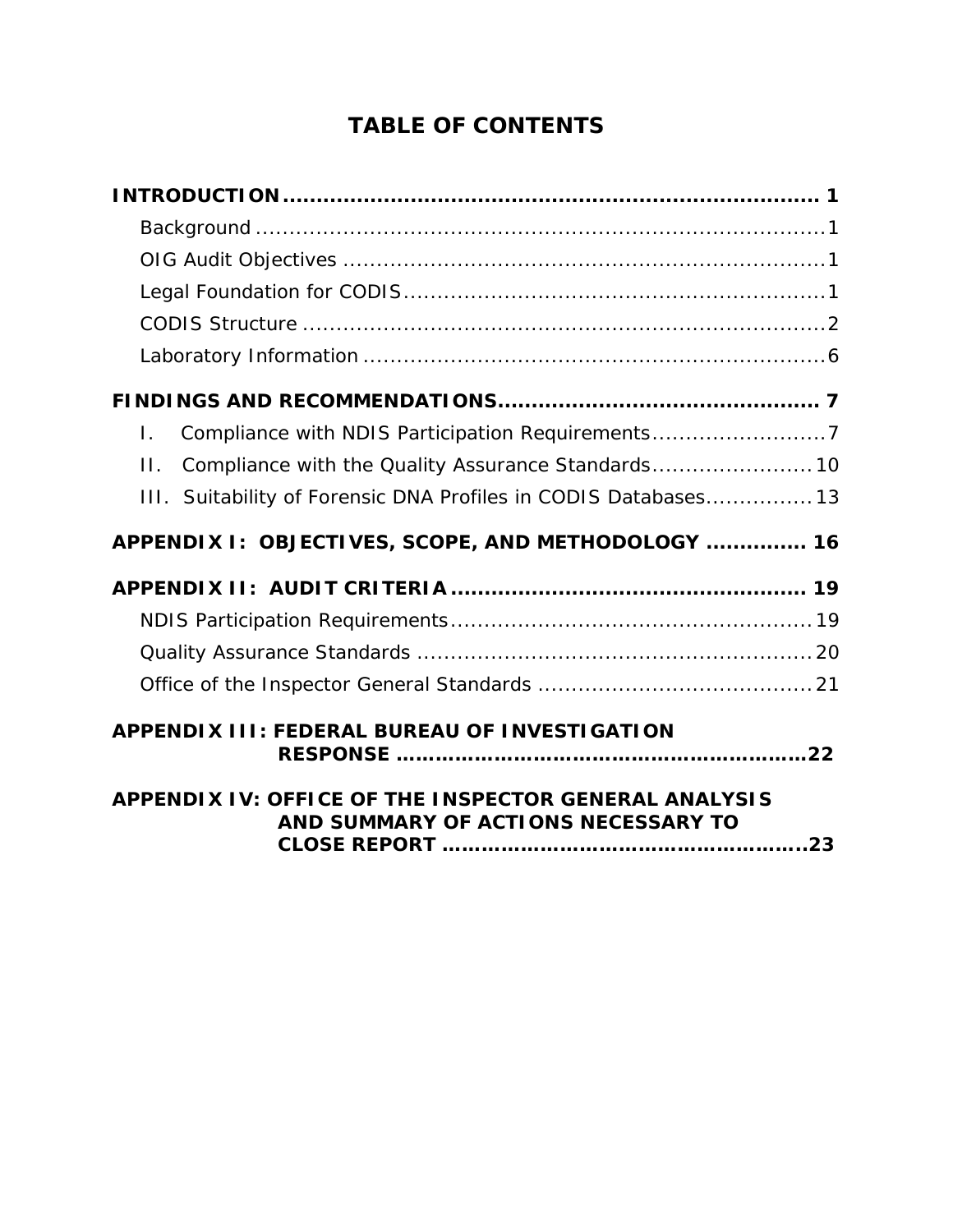## **INTRODUCTION**

<span id="page-4-0"></span>The Department of Justice Office of the Inspector General, Audit Division, has completed an audit of compliance with standards governing Combined DNA Index System (CODIS) activities at the Florida Department of Law Enforcement, Orlando Regional Crime Laboratory (Laboratory).

#### **Background**

The Federal Bureau of Investigation's (FBI) CODIS provides an investigative tool to federal, state, and local crime laboratories in the United States using forensic science and computer technology. The CODIS program allows these laboratories to compare and match DNA profiles electronically, thereby assisting law enforcement in solving crimes and identifying missing or unidentified persons.<sup>[1](#page-4-1)</sup> The FBI's CODIS Unit manages CODIS and is responsible for its use in fostering the exchange and comparison of forensic DNA evidence.

### **OIG Audit Objectives**

Our audit covered the period from November 2008 through October 2010. The objectives of our audit were to determine if: (1) the Florida Department of Law Enforcement, Orlando Regional Crime Laboratory was in compliance with the National DNA Index System (NDIS) participation requirements; (2) the Laboratory was in compliance with the Quality Assurance Standards (QAS) issued by the FBI; and (3) the Laboratory's forensic DNA profiles in CODIS databases were complete, accurate, and allowable for inclusion in NDIS. Appendix I contains a detailed description of our audit objectives, scope, and methodology; and Appendix II contains the criteria used to conduct our audit.

### **Legal Foundation for CODIS**

The FBI's CODIS program began as a pilot project in 1990. The DNA Identification Act of 1994 (Act) authorized the FBI to establish a national index of DNA profiles for law enforcement purposes. The Act, along with

<span id="page-4-1"></span> $1$  DNA, or deoxyribonucleic acid, is genetic material found in almost all living cells that contains encoded information necessary for building and maintaining life. Approximately 99.9 percent of human DNA is the same for all people. The differences found in the remaining 0.1 percent allow scientists to develop a unique set of DNA identification characteristics (a DNA profile) for an individual by analyzing a specimen containing DNA.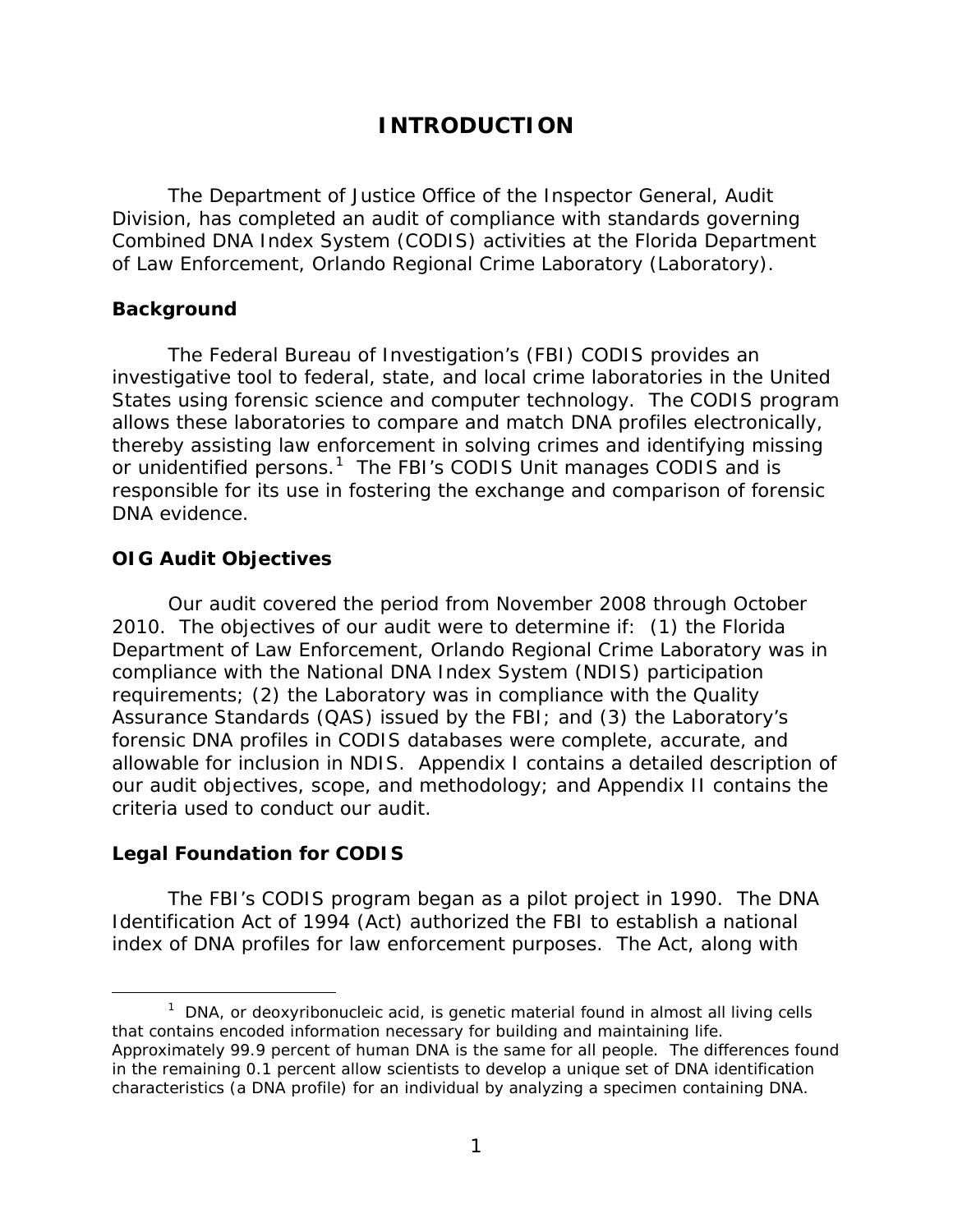subsequent amendments, has been codified in a federal statute (Statute) providing the legal authority to establish and maintain NDIS.<sup>[2](#page-5-0)</sup>

### *Allowable DNA Profiles*

The Statute authorizes NDIS to contain the DNA identification records of persons convicted of crimes, persons who have been charged in an indictment or information with a crime, and other persons whose DNA samples are collected under applicable legal authorities. Samples voluntarily submitted solely for elimination purposes are not authorized for inclusion in NDIS. The Statute also authorizes NDIS to include analysis of DNA samples recovered from crime scenes or from unidentified human remains, as well as those voluntarily contributed from relatives of missing persons.

### *Allowable Disclosure of DNA Profiles*

The Statute requires that NDIS only include DNA information that is based on analyses performed by or on behalf of a criminal justice agency – or the U.S. Department of Defense – in accordance with QAS issued by the FBI. The DNA information in the index is authorized to be disclosed only: (1) to criminal justice agencies for law enforcement identification purposes; (2) in judicial proceedings, if otherwise admissible pursuant to applicable statutes or rules; (3) for criminal defense purposes, to a defendant who shall have access to samples and analyses performed in connection with the case in which the defendant is charged; or (4) if personally identifiable information (PII) is removed for a population statistics database, for identification research and protocol development purposes, or for quality control purposes.

### **CODIS Structure**

The FBI implemented CODIS as a distributed database with hierarchical levels that enable federal, state, and local crime laboratories to compare DNA profiles electronically. CODIS consists of a hierarchy of three distinct levels: (1) NDIS, managed by the FBI as the nation's DNA database containing DNA profiles uploaded by participating states; (2) the State DNA Index System (SDIS), which serves as a state's DNA database containing DNA profiles from local laboratories within the state and state offenders; and (3) the Local DNA Index System (LDIS), used by local laboratories. DNA profiles originate at the local level and then flow upward to the state and, if allowable, national level. For example, the local laboratory in the Palm Beach County, Florida, Sheriff's Office sends its profiles to the state

<span id="page-5-0"></span> $2$  42 U.S.C.A. § 14132 (2006).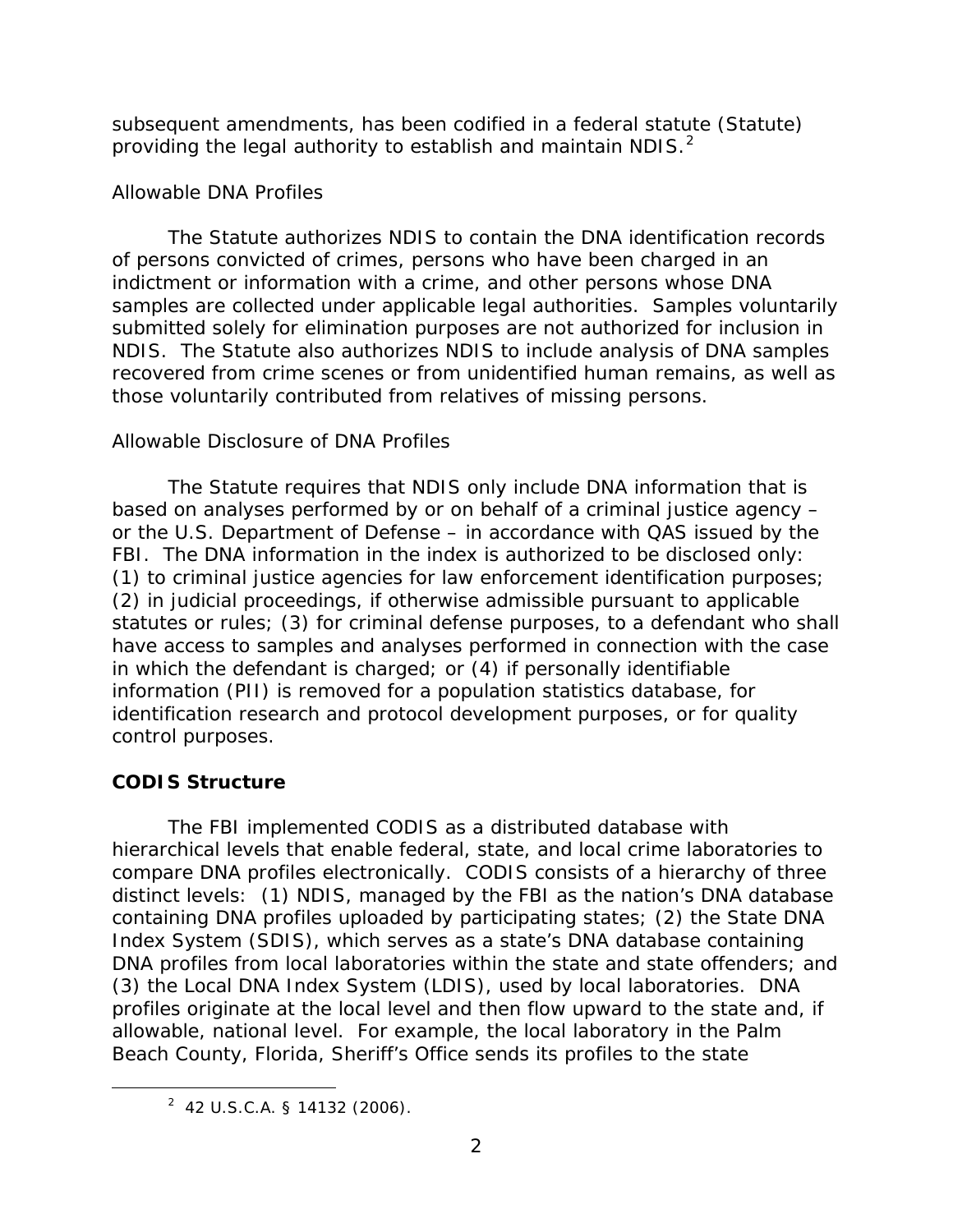laboratory in Tallahassee, which then uploads the profiles to NDIS. Each state participating in CODIS has one designated SDIS laboratory. The SDIS laboratory maintains its own database and is responsible for overseeing NDIS issues for all CODIS-participating laboratories within the state. The graphic below presents an example of how the system hierarchy works.



**Example of System Hierarchy within CODIS** 

### *National DNA Index System*

 $\overline{a}$ 

NDIS is the highest level in the CODIS hierarchy and enables the laboratories participating in the CODIS program to electronically compare DNA profiles on a national level. NDIS does not contain names or other PII about the profiles. Therefore, matches are resolved through a system of laboratory-to-laboratory contacts. Within NDIS are eight searchable indices discussed below.

convicted of qualifying offenses.<sup>[3](#page-6-0)</sup> • Convicted Offender Index contains profiles generated from persons

<span id="page-6-0"></span> $3$  The phrase "qualifying offenses" is used here to refer to local, state, or federal crimes that require a person to provide a DNA sample in accordance with applicable laws.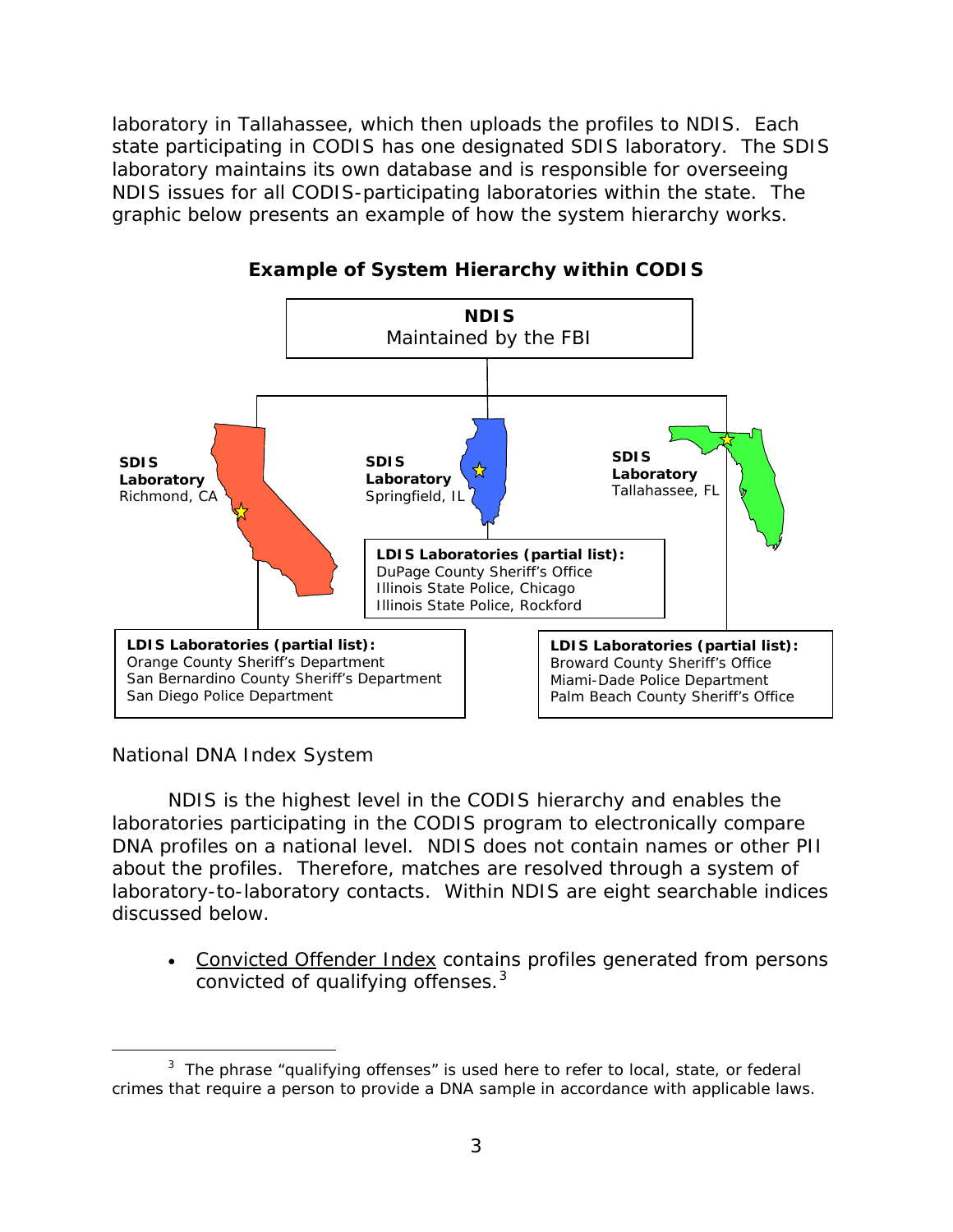- Arrestee Index is comprised of profiles developed from persons who have been arrested, indicted, or charged in an information with a crime.
- Legal Index consists of profiles that are produced from DNA samples collected from persons under other applicable legal authorities.<sup>[4](#page-7-0)</sup>
- Detainee Index contains profiles from non-U.S. persons detained under the authority of the U.S. and required by law to provide a DNA sample for analysis and entry into NDIS.
- Forensic Index profiles originate from, and are associated with, evidence found at crime scenes.
- Missing Person Index contains known DNA profiles of missing persons and deduced missing persons.
- Unidentified Human (Remains) Index holds profiles from unidentified living individuals and the remains of unidentified deceased individuals.<sup>[5](#page-7-1)</sup>
- Relatives of Missing Person Index is comprised of DNA profiles generated from the biological relatives of individuals reported missing.

Given these multiple databases, the main functions of CODIS are to: (1) generate investigative leads that may help in solving crimes and (2) identify missing and unidentified persons.

The Forensic Index generates investigative leads in CODIS that may help solve crimes. Investigative leads may be generated through matches between the Forensic Index and other indices in the system, including the Convicted Offender, Arrestee, and Legal Indices. These matches may provide investigators with the identity of suspected perpetrators. CODIS also links crime scenes through matches between Forensic Index profiles, potentially identifying serial offenders.

<span id="page-7-0"></span> $\frac{1}{4}$  $4$  An example of a Legal Index profile is one from a person found not guilty by reason of insanity who is required by the relevant state law to provide a DNA sample.

<span id="page-7-1"></span><sup>&</sup>lt;sup>5</sup> An example of an Unidentified Human (Remains) Index profile from a living person is a profile from a child or other individual, who cannot or refuses to identify themselves.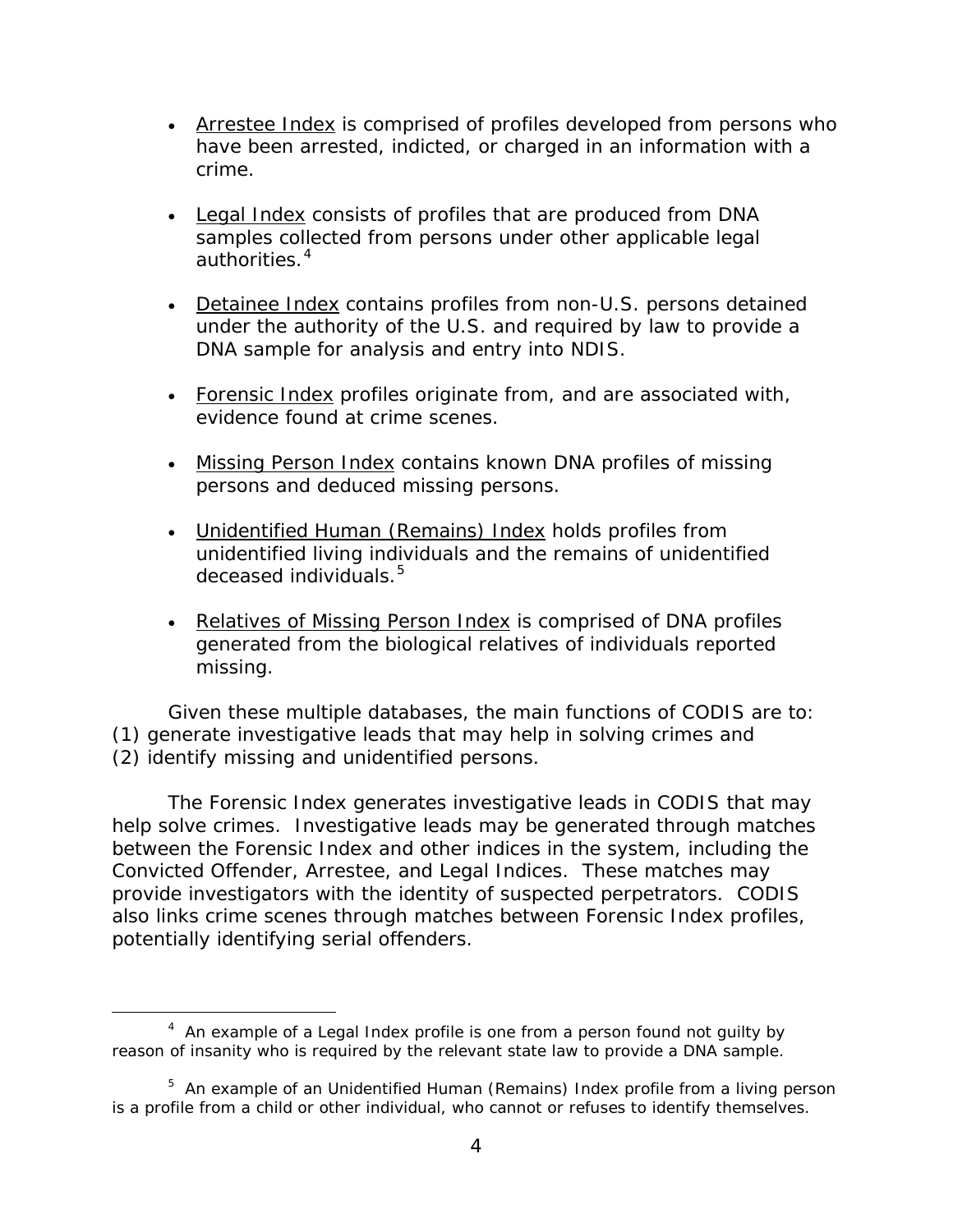In addition to generating investigative leads, CODIS furthers the objectives of the FBI's National Missing Person DNA Database program through its ability to identify missing and unidentified individuals. For instance, those persons may be identified through matches between the profiles in the Missing Persons Index and the Unidentified Human (Remains) Index. In addition, the profiles within the Missing Persons and Unidentified Human (Remains) Indices may also be vetted against the Forensic, Convicted Offender, Arrestee, Detainee, and Legal Indices to provide investigators with leads in solving missing and unidentified persons cases.

#### *State and Local DNA Index System*

The FBI provides CODIS software free of charge to any state or local law enforcement laboratory performing DNA analysis. Laboratories are able to use the CODIS software to upload profiles to NDIS. However, before a laboratory is allowed to participate at the national level and upload DNA profiles to NDIS, a Memorandum of Understanding (MOU) must be signed between the FBI and the applicable state's SDIS laboratory. The MOU defines the responsibilities of each party, includes a sublicense for the use of CODIS software, and delineates the standards laboratories must meet in order to utilize NDIS. Although officials from LDIS laboratories do not sign an MOU, LDIS laboratories that upload DNA profiles to an SDIS laboratory are required to adhere to the MOU signed by the SDIS laboratory.

States are authorized to upload DNA profiles to NDIS based on local, state, and federal laws, as well as NDIS regulations. However, states or localities may maintain NDIS-restricted profiles in SDIS or LDIS. For instance, a local law may allow for the collection and maintenance of a victim profile at LDIS but NDIS regulations do not authorize the upload of that profile to the national level.

CODIS becomes more useful as the quantity of DNA profiles in the system increases because the potential for additional leads rises. However, the utility of CODIS relies upon the completeness, accuracy, and quantity of profiles that laboratories upload to the system. Incomplete CODIS profiles are those for which the required number of core loci were not tested or do not contain all of the DNA information that resulted from a DNA analysis and may not be searched at NDIS.<sup>[6](#page-8-0)</sup> The probability of a false match among DNA profiles is reduced as the completeness of a profile increases. Inaccurate profiles, which contain incorrect DNA information or an incorrect specimen number, may generate false positive leads, false negative comparisons, or lead to the misidentification of a sample. Further, laws and regulations

<span id="page-8-0"></span> $\overline{\phantom{0}}$  $6$  A "locus" is a specific location on a chromosome. The plural form of locus is loci.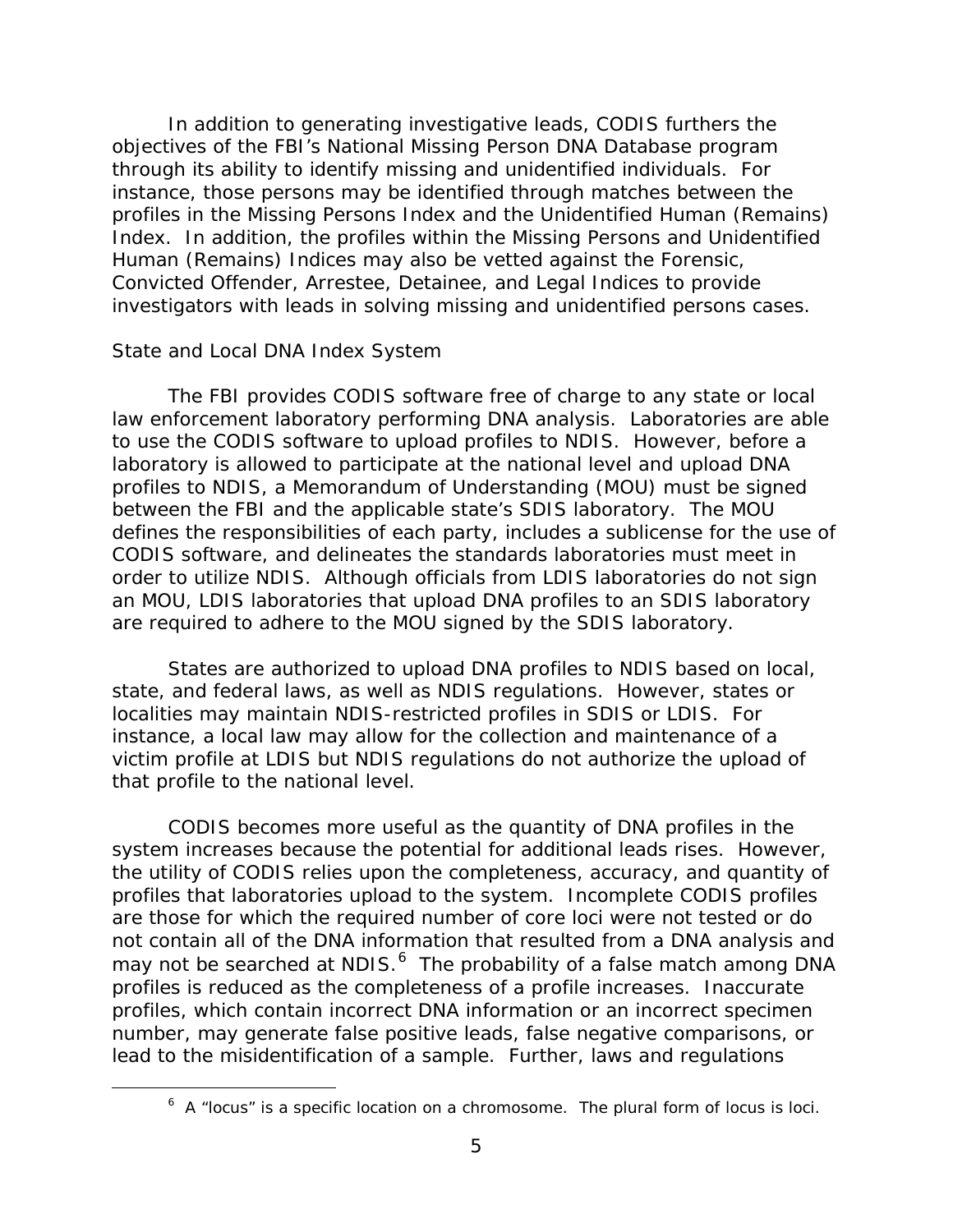exclude certain types of profiles from being uploaded to CODIS to prevent violations to an individual's privacy and foster the public's confidence in CODIS. Therefore, it is the responsibility of the Laboratory to ensure that it is adhering to the NDIS participation requirements and the profiles uploaded to CODIS are complete, accurate, and allowable for inclusion in NDIS.

#### <span id="page-9-0"></span>**Laboratory Information**

The Florida Department of Law Enforcement, Orlando Regional Crime Laboratory participates in the CODIS program as a Local DNA Index System (LDIS) laboratory. The Laboratory began using DNA to process criminal cases in 1991 and started uploading profiles to SDIS in 1997. The Laboratory performs analysis on forensic samples only.Beginning in September 2006, the Florida Department of Law Enforcement contracted with two private laboratories for the analysis of forensic samples. In 2009, the Orlando Regional Crime Laboratory forwarded 392 evidence submissions to one contractor for analysis, and in 2010, the Laboratory forwarded 275 evidence submissions to the other contractor for analysis. The Laboratory was first accredited by the American Society of Crime Laboratories Directors/Laboratory Accreditation Board in 1990 and was reaccredited in September 2010 for a period of 5 years.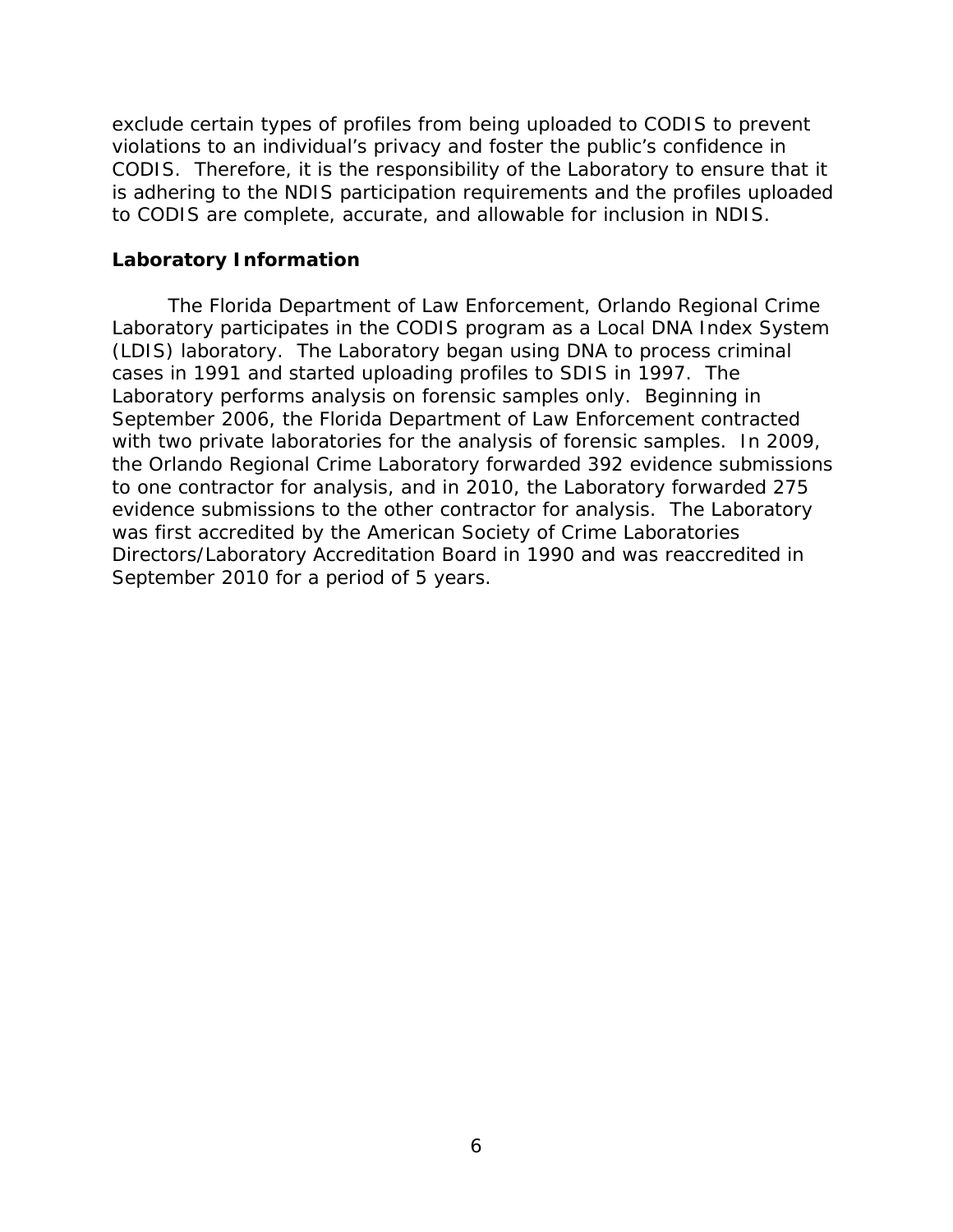## **FINDINGS AND RECOMMENDATIONS**

#### <span id="page-10-1"></span><span id="page-10-0"></span>**I. Compliance with NDIS Participation Requirements**

The Laboratory complied with the NDIS participation requirements we reviewed.

The NDIS participation requirements, which consist of the MOU and the NDIS Procedure Manual, establish the responsibilities and obligations of laboratories that participate in the CODIS program at the national level. The MOU describes the CODIS-related responsibilities of both the Laboratory and the FBI. The NDIS Procedure Manual is comprised of the NDIS operational procedures and provides detailed instructions for laboratories to follow when performing certain procedures pertinent to NDIS. The NDIS participation requirements we reviewed are listed in Appendix II of this report.

#### **Results of the OIG Audit**

We found that the Laboratory complied with the NDIS participation requirements we reviewed. Specifically, we found that the Laboratory maintained adequate security over its facilities and CODIS servers, submitted the required background information on all CODIS users to the FBI, kept records showing all CODIS users were properly trained, and followed NDIS match procedures. The results of our audit are described in more detail below.

- We interviewed the CODIS Administrator and conducted a walk-through tour of the building and the Laboratory. We identified no material concerns regarding the Laboratory's procedures for securing the CODIS server or the Laboratory's facilities.
- We interviewed the CODIS Administrator and reviewed documents to determine that the Laboratory provided appropriate personnel with copies of the NDIS procedures manual. We interviewed two CODIS users and determined that they both understood NDIS procedures and could access the procedures on the FBI's Criminal Justice Information System Wide Area Network.
- We verified with the FBI that all Laboratory CODIS users have completed the 2010 DNA Records Acceptable at NDIS training.
- For each CODIS user, the Laboratory is required to send certain background and security information to the FBI. We verified that the Laboratory submitted the required information to the FBI.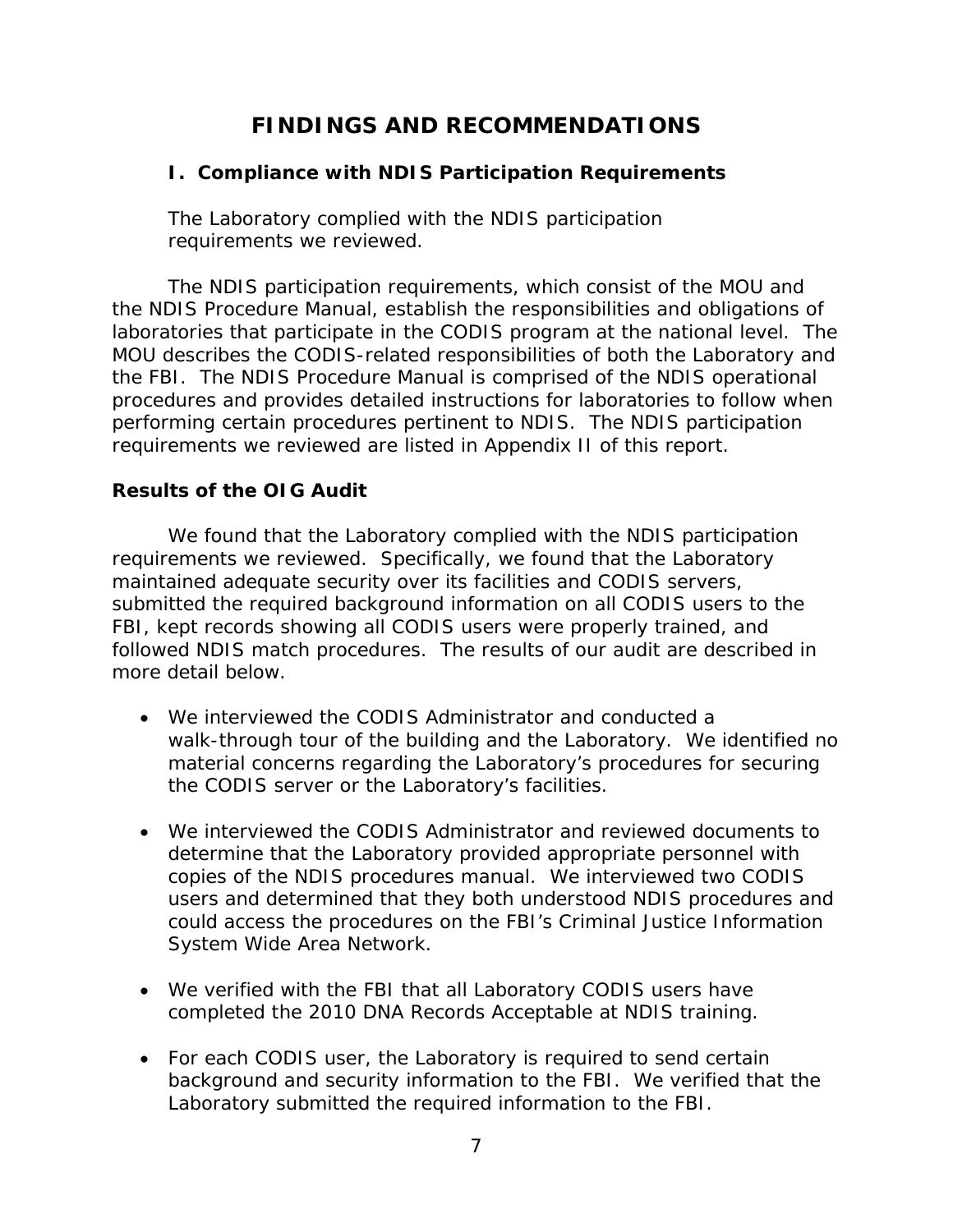- We determined the Laboratory complied with NDIS requirements regarding the maintenance of personnel records.
- NDIS match procedures state that offender laboratories or casework laboratories should respond to initiating casework laboratories' requests to confirm matches within 30 business days of receipt of the request. Office of the Inspector General standards state that law enforcement should be notified of NDIS match confirmations within 2 weeks of the confirmation date. We initially reviewed a sample of 10 NDIS matches and determined that the Laboratory was timely confirming matches. However, four of the match confirmations were not reported to investigators timely. Exhibit 1 shows the time from match confirmation to notification of investigators for the 10 confirmed matches we tested.

|                |            |                  | <b>Business Days</b> |
|----------------|------------|------------------|----------------------|
|                |            |                  | <b>Between</b>       |
|                |            | Date             | Confirmation         |
| Sample         | Date Match | Investigators    | and                  |
| Match          | <b>Was</b> | Were Notified of | Notification of      |
| <b>Number</b>  | Confirmed  | the Confirmation | Investigators        |
|                | 06/02/2010 | 06/17/2010       | 11                   |
| $\overline{2}$ | 05/03/2010 | 05/07/2010       | 5                    |
| 3              | 01/21/2010 | 03/05/2010       | 31                   |
| 4              | 07/07/2009 | 07/20/2009       | 9                    |
| 5              | 07/11/2008 | 09/23/2008       | 52                   |
| 6              | 03/31/2008 | 04/11/2008       | 9                    |
| 7              | 07/13/2007 | 01/16/2008       | 133                  |
| 8              | 04/18/2007 | N/A              | $N/A^7$              |
| 9              | 04/29/2005 | 06/15/2005       | 33                   |
| 10             | 10/02/2003 | 10/03/2003       | $\overline{2}$       |

Exhibit 1: Time to Notify Investigators of Confirmed Matches

Source: Florida Department of Law Enforcement, Orlando Regional Crime Laboratory files

For sample matches 3, 5, 7, and 9 the Laboratory notified investigators in 31, 52, 133, and 33 business days, respectively, after the matches had been confirmed. Untimely notification of confirmed matches may hinder investigators from solving crimes timely. We asked Laboratory officials to explain these delays. Laboratory officials

<span id="page-11-0"></span> $\overline{7}$  $\frac{7}{1}$  The perpetrator pled quilty to the crime prior to the match, making the match process unnecessary.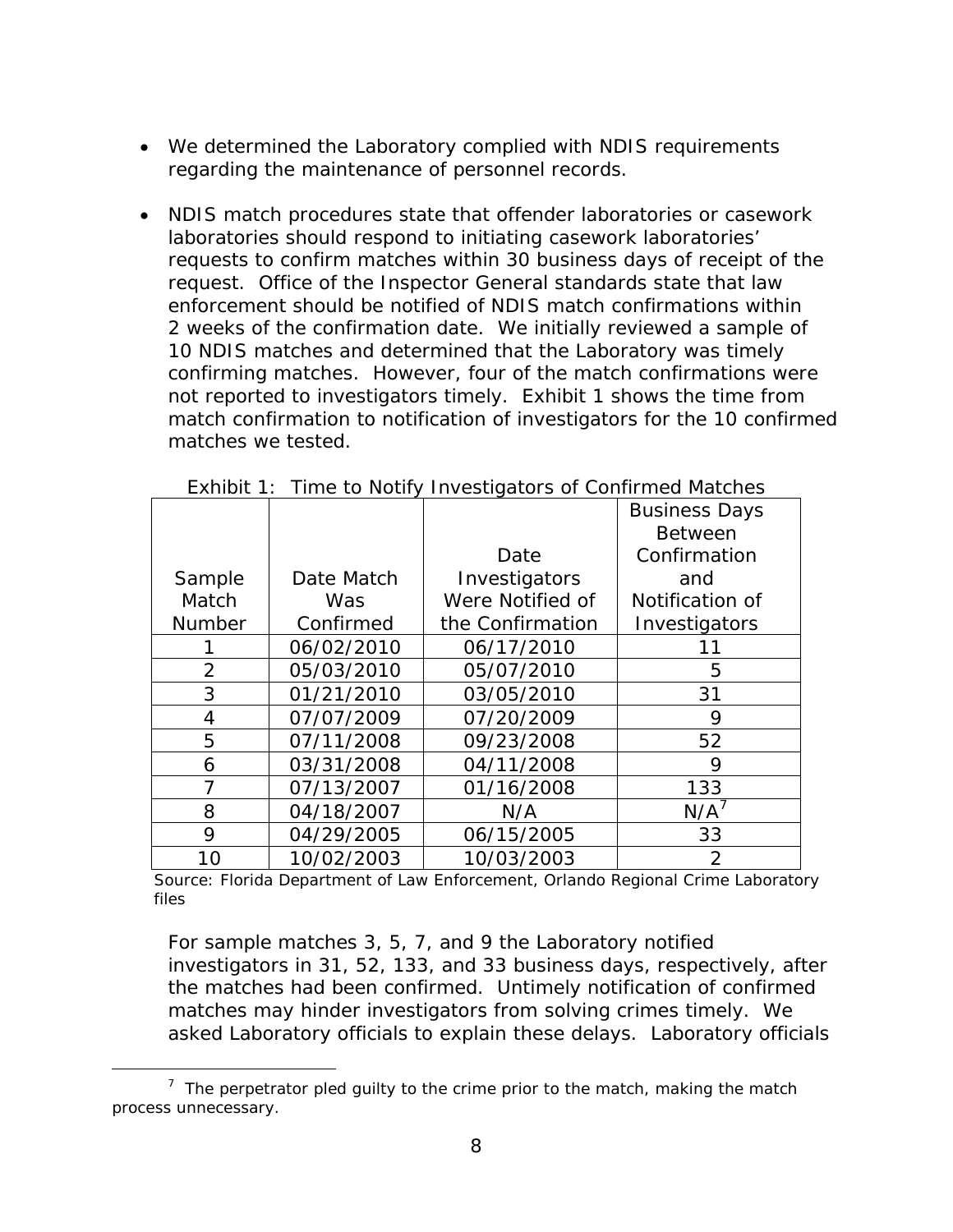told us that a backlog of casework and the need for Laboratory staff to testify in court kept staff busy or limited their time in the laboratory. The Crime Laboratory Analyst Supervisor told us that in April 2008 the Special Agent in Charge of the Orlando Regional Operations Center instructed the Chief of Forensic Services to ensure that investigators are notified of confirmed matches within 48 hours. The CODIS Administrator told us he notified Laboratory staff that this 48-hour notification is to be the protocol. Beginning in February 2010, the Laboratory generated a monthly match tracking list used by managers and staff to ensure that investigators are notified timely of CODIS matches.

To verify improvement in the timeliness of match confirmations, we randomly selected and assessed three additional NDIS matches from May 2010 to August 2010. For these matches, the Laboratory notified investigators timely. We concluded that the laboratory has changed its practices to address the timeliness of match confirmations.

### **Conclusion**

We made no recommendations concerning our review of NDIS participation requirements.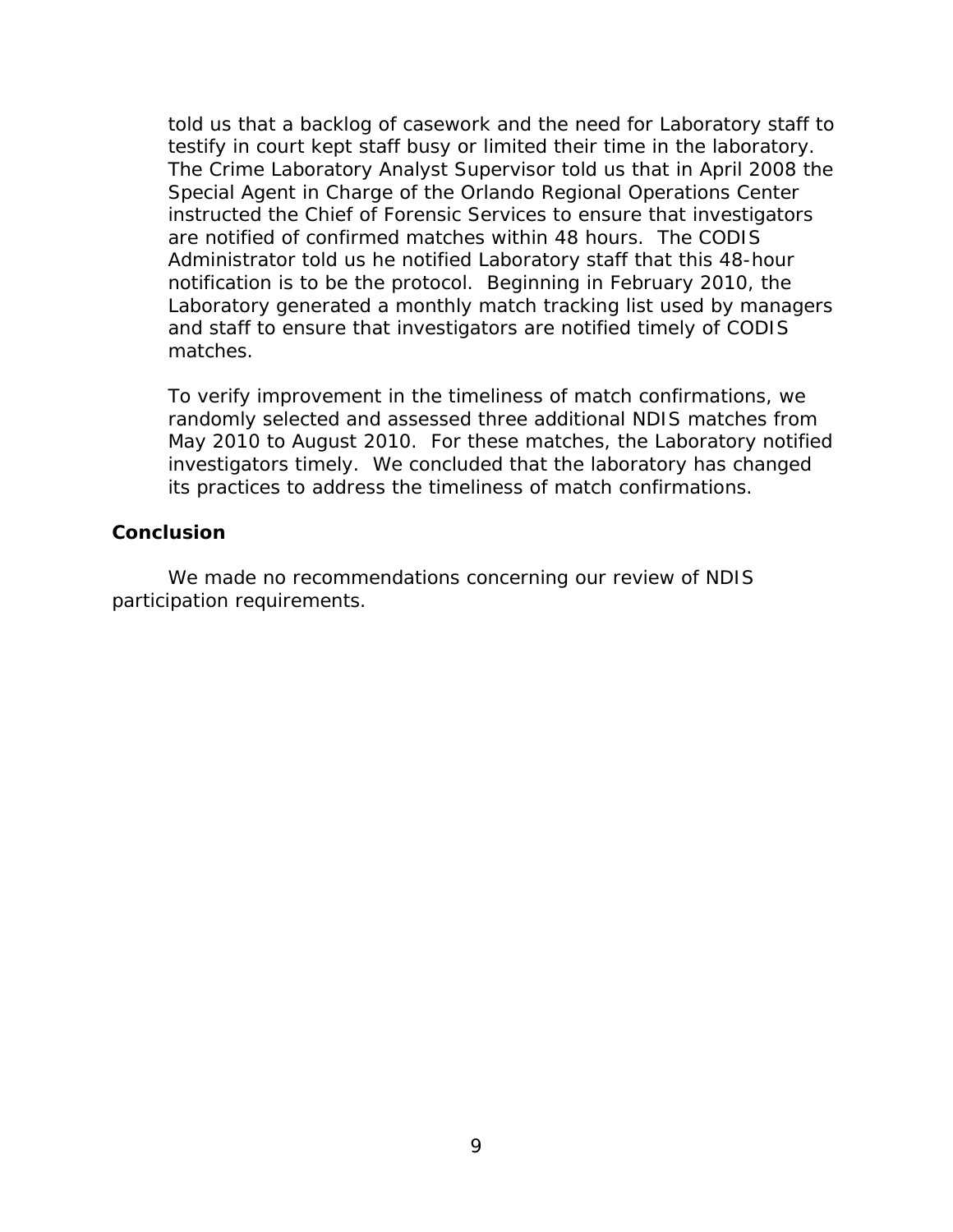#### <span id="page-13-0"></span>**II. Compliance with the Quality Assurance Standards**

The Laboratory complied with the Forensic QAS we reviewed.

During our audit, we considered the Forensic QAS issued by the FBI.<sup>[8](#page-13-1)</sup> These standards describe the quality assurance requirements that the Laboratory must follow to ensure the quality and integrity of the data it produces. We also assessed the two most recent QAS reviews that the laboratory underwent.<sup>[9](#page-13-2)</sup> The QAS we reviewed are listed in Appendix II.

### **Results of the OIG Audit**

We found that the Laboratory complied with the Forensic QAS tested. These results are described in more detail below.

- We determined the Laboratory underwent a QAS review during each of the last 2 calendar years as required by the QAS for laboratory reviews. The Laboratory underwent a QAS review by internal reviewers in September 2009 and by external reviewers in May 2010.
- We reviewed the most recent QAS review reports provided by the Crime Laboratory Analyst Supervisor and determined that the FBI's QAS Review Document was used to conduct the most recent external and internal reviews. The FBI confirmed that at least one of the QAS reviewers for both reviews had successfully completed the FBI QAS Review training course. Although there were no findings in the last external review report, there were two findings in the last internal review report. According to the internal review report, the Laboratory did not have a documented program for participation in external reviews and did not have a procedure regarding document retention for continuing education. We reviewed the corrective actions taken by the Florida Department of Law Enforcement and determined that it established written policies to address issues raised by the QAS

<span id="page-13-1"></span><sup>&</sup>lt;sup>8</sup> Forensic Quality Assurance Standards refer to the Quality Assurance Standards for Forensic DNA Testing Laboratories, effective July 1, 2009.

<span id="page-13-2"></span> $9$  The QAS require that laboratories undergo annual audits. Every other year, the QAS requires that the audit be performed by an external agency that performs DNA identification analysis and is independent of the laboratory being reviewed. These audits are not required by the QAS to be performed in accordance with the *Government Auditing Standards* (GAS) and are not performed by the Department of Justice Office of the Inspector General. Therefore, we will refer to the QAS audits as reviews (either an internal laboratory review or an external laboratory review, as applicable) to avoid confusion with our audits that are conducted in accordance with GAS.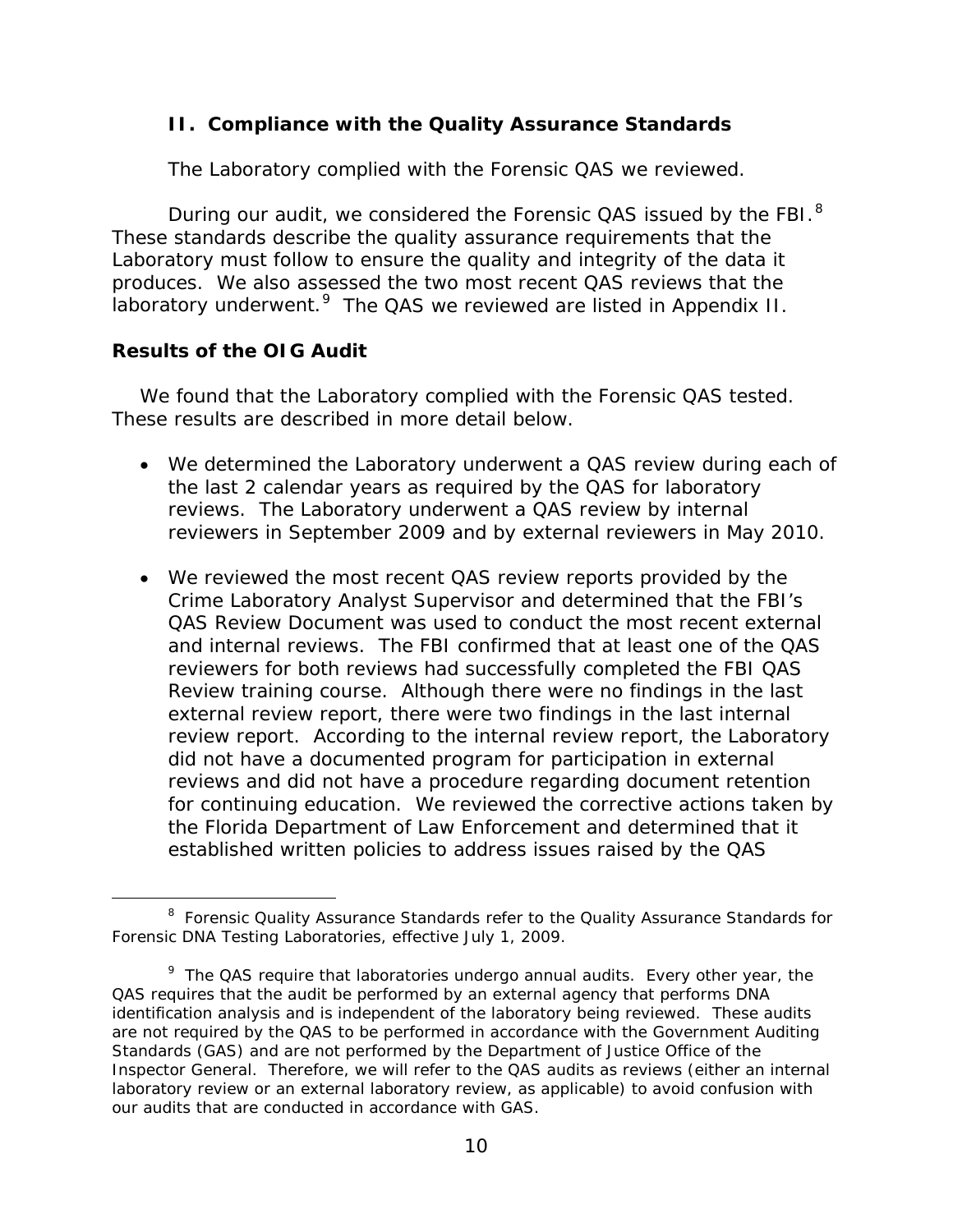reviewers. The Laboratory provided the most recent QAS Review Reports to the FBI within the required 30 days.

- We asked the QAS reviewers who conducted the most recent external QAS review to certify that they had no impairments to their independence. The QAS reviewers provided us with this certification.
- We toured the Laboratory building and interviewed the CODIS Administrator to determine that the facility appeared to have adequate physical access controls in place.
- We toured the Laboratory building and reviewed policies to determine that the Laboratory appeared to have adequate procedures in place to ensure the integrity of physical evidence.
- We interviewed the CODIS Administrator and reviewed policies and practices to determine that the Laboratory's policies and practices regarding the separation of known and unknown samples during the analysis process appeared to be adequate.
- We interviewed the CODIS Administrator and toured the Laboratory to determine that the Laboratory appeared to be in compliance with forensic standards governing the retention of samples and extracts after analysis.
- We interviewed the Laboratory's Crime Laboratory Analyst Supervisor and reviewed documentation to determine that the Laboratory outsourced DNA samples for analysis. We verified the contractors had undergone a QAS review before the contracts began and that the Laboratory had reviewed the quality of the contractors' work in accordance with the FBI's QAS.
- We interviewed the Laboratory's Crime Laboratory Analyst Supervisor and reviewed documentation to determine that the Laboratory reviews 100 percent of the outsourced work performed by the contractor, which includes an analyst review of raw data in Genotyper and Genescan printouts.
- We interviewed the Laboratory's Crime Laboratory Analyst Supervisor and reviewed documentation to determine that the Laboratory had conducted a site visit of each outsourced Laboratory within the last 2 years.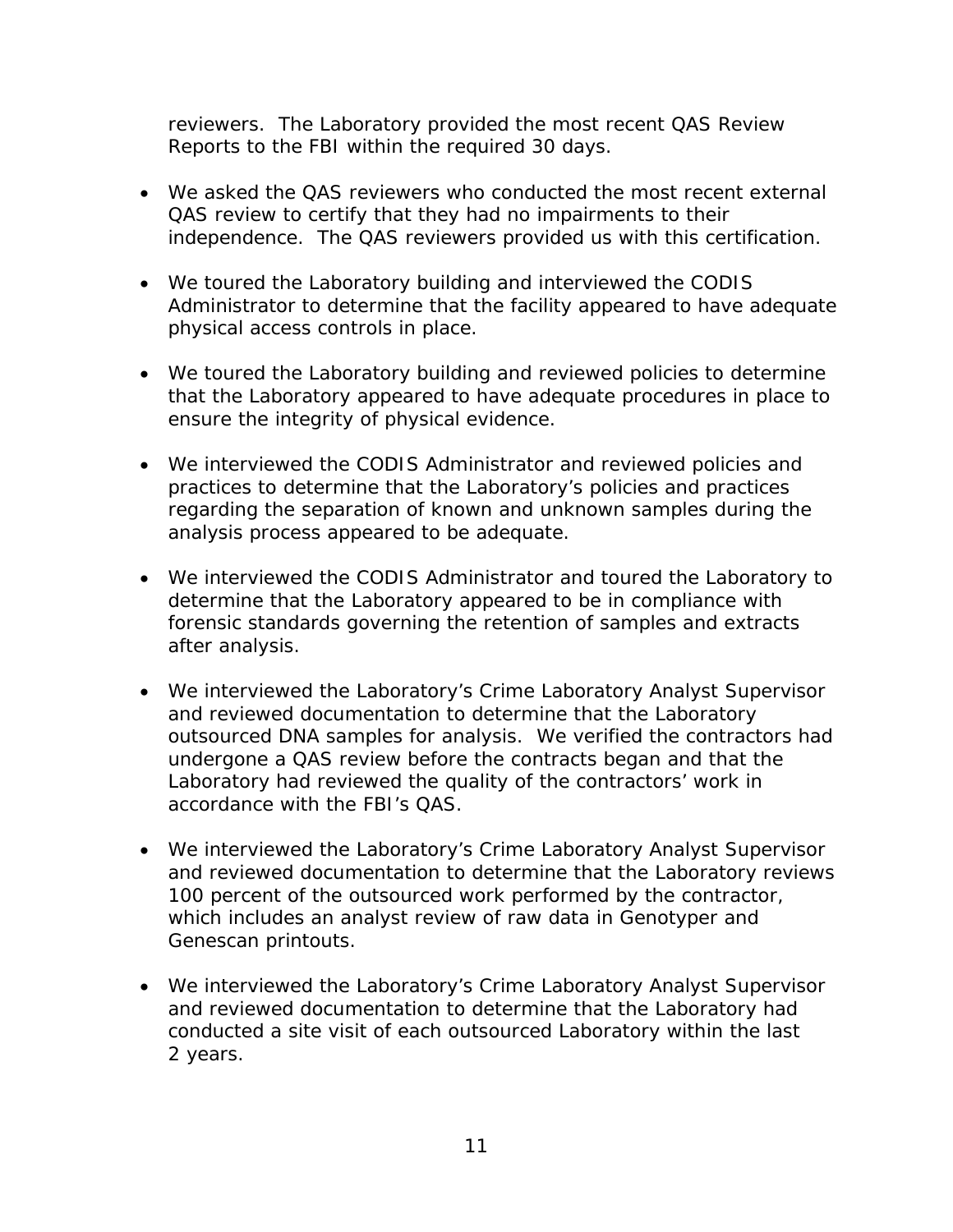## **Conclusion**

We made no recommendations concerning our review of Quality Assurance Standards.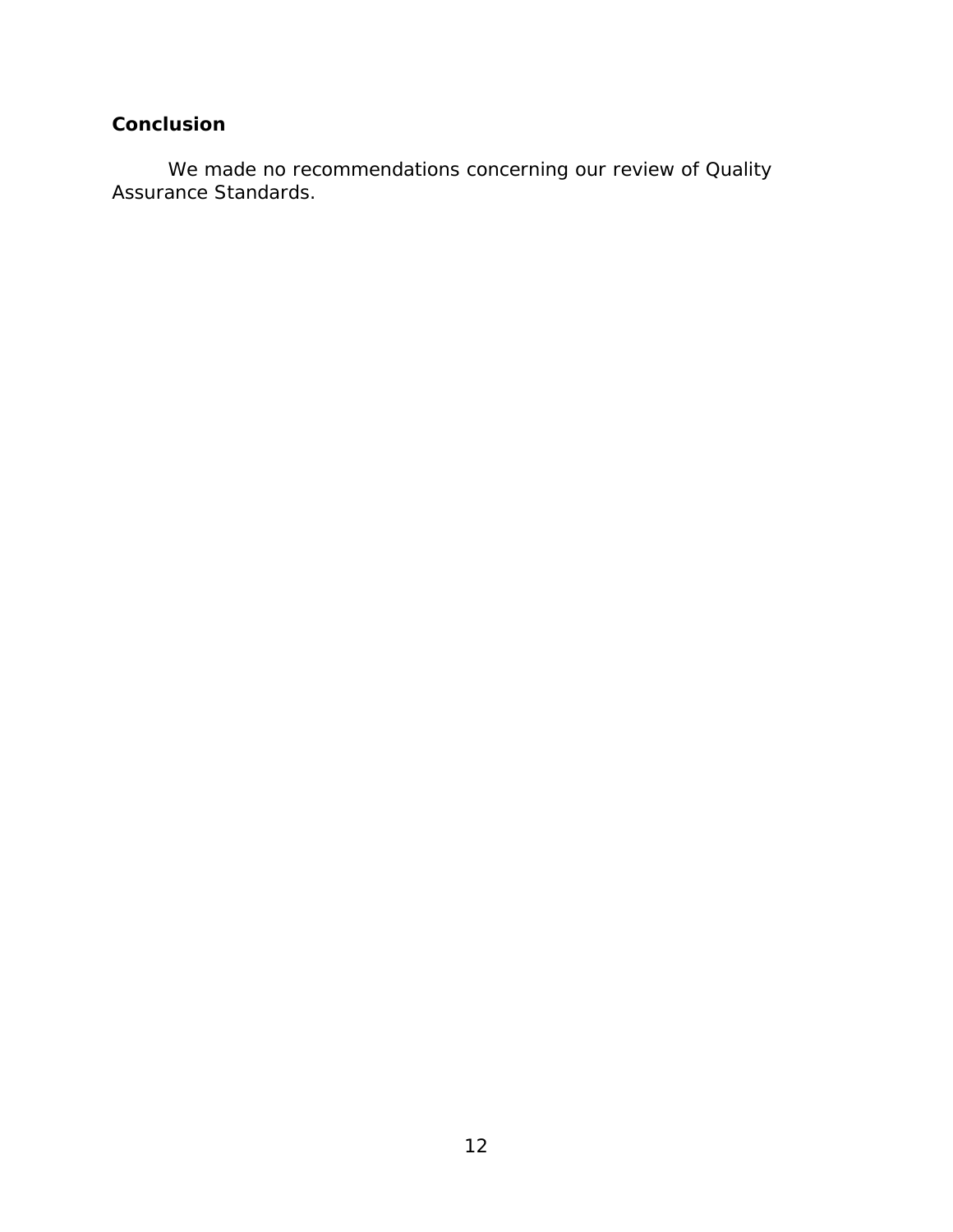#### <span id="page-16-0"></span> **III. Suitability of Forensic DNA Profiles in CODIS Databases**

Of the 100 forensic profiles sampled, we found 4 were unallowable for upload to NDIS. The unallowable profiles either belonged to a victim or could not be connected to the crime. The CODIS Administrator removed all four profiles from NDIS either before or during our work on-site. The remaining 96 profiles we reviewed were complete, accurate, and allowable for inclusion in NDIS.

We reviewed a sample of the Laboratory's forensic DNA profiles to determine whether each profile was complete, accurate, and allowable for inclusion in NDIS. $10$  To test the completeness and accuracy of each profile, we established standards that require a profile include all the loci for which the analyst obtained results, and that the values at each locus match those identified during analysis.<sup>[11](#page-16-2)</sup> Our standards are described in more detail in Appendix II of this report.

The FBI's NDIS operational procedures establish the DNA data acceptance standards by which laboratories must abide. The FBI also developed a flowchart as guidance for the laboratories for determining what is allowable in the forensic index at NDIS. Laboratories are prohibited from uploading forensic profiles to NDIS that clearly match the DNA profile of the victim or another known person who is not a suspect. A profile at NDIS that matches a suspect may be allowable if the contributor is unknown at the time of collection, however, NDIS guidelines prohibit profiles that match a suspect if that profile could reasonably have been expected to be on an item at the crime scene or part of the crime scene independent of the crime. For instance, a profile from an item seized from the suspect's person, such as a shirt, or that was in the possession of the suspect when collected is generally not a forensic unknown and would not be allowable for upload to NDIS. The NDIS procedures we reviewed are listed in Appendix II of this report.

#### **Results of the OIG Audit**

We selected a random sample of 100 profiles out of the 6,980 forensic profiles the Laboratory had uploaded to NDIS as of October 15, 2010. Of the 100 forensic profiles sampled, we found 4 were unallowable for upload to

<span id="page-16-2"></span><span id="page-16-1"></span><sup>&</sup>lt;sup>10</sup> When a laboratory's universe of DNA profiles in NDIS exceeds 1,500, our sample is taken from SDIS rather than directly from NDIS. See Appendix I for further description of the sample selection.

 $11$  A "locus" is a specific location on a chromosome. The plural form of locus is loci.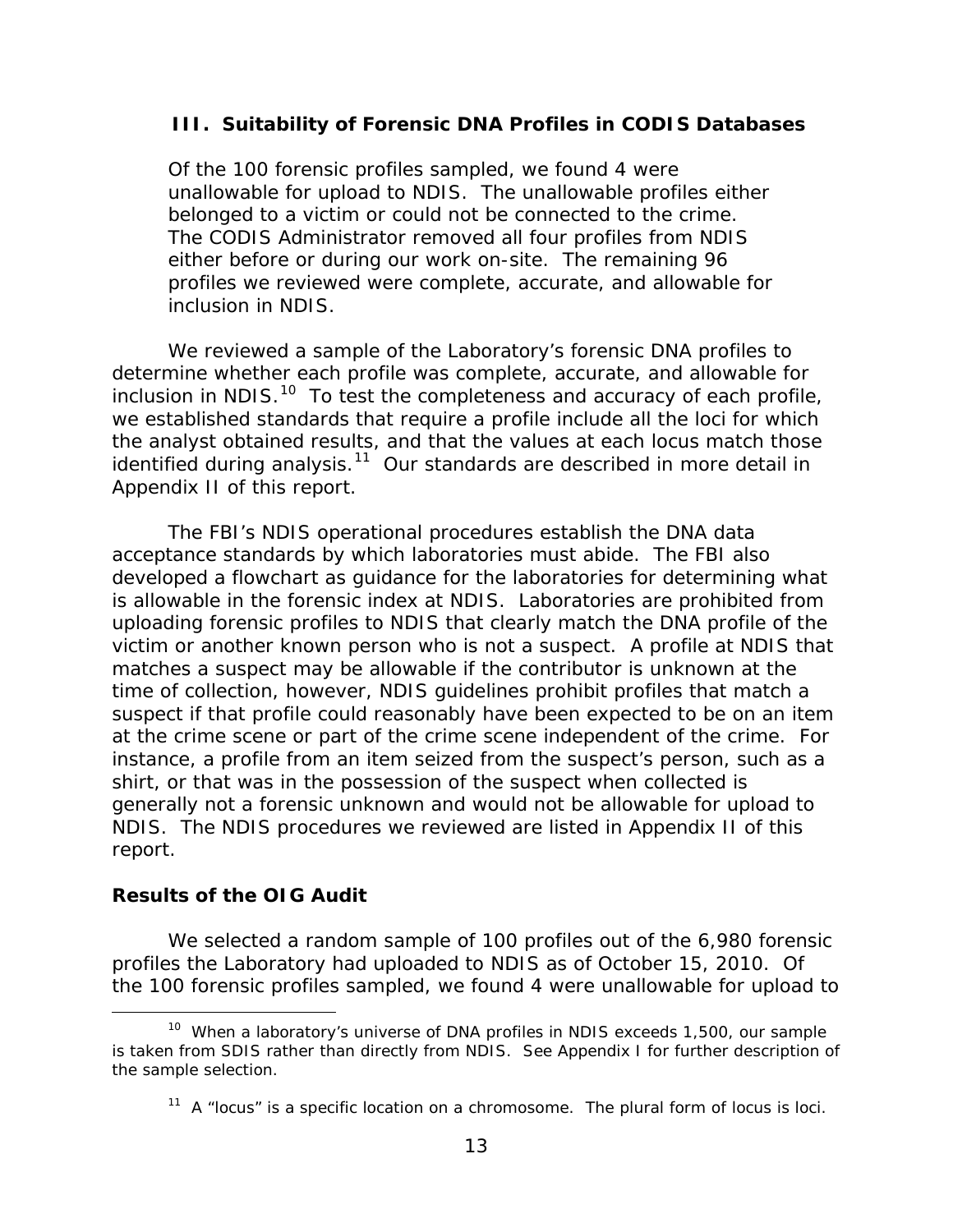NDIS. $12$  The remaining profiles sampled were complete, accurate, and allowable for inclusion in NDIS. The specific exceptions are explained in more detail below.

### *OIG Sample Number CA-49*

After we notified the Laboratory of our audit but before our on-site work began, the CODIS Administrator identified Sample Number CA-49 as unallowable and removed it from CODIS. The profile was obtained from blood on a broken beer mug found at the scene of an assault. The profile was considered to be crime scene evidence and uploaded into the CODIS as a forensic unknown. During his preparation for this audit, the CODIS Administrator concluded that the blood probably belonged to the victim because it was the victim who bled profusely from the assault, not the perpetrator. In addition, although the laboratory requested a victim standard, it was never submitted. Therefore, the CODIS Administrator determined that the profile was unallowable for uploading into CODIS and stated that the analyst made an error. This case was processed by the Laboratory in September 2002.

### *OIG Sample Number CA-51*

Sample Number CA-51 was a known sample taken from a t-shirt belonging to a suspect in a stabbing. Further, the police report did not establish that the t-shirt was obtained from the crime scene. Because the sample taken from the t-shirt was a known sample and there is no information about where the police obtained the t-shirt, the profile was unallowable for upload into CODIS. The case was processed in July 2003. The CODIS Administrator removed the profile from CODIS while we were on site.

### *OIG Sample Number CA-65*

After we notified the Laboratory of our audit but before our on-site work began, the CODIS Administrator identified Sample Number CA-65 as unallowable and removed it from CODIS. The profile was obtained from a broken fighting stick, which was believed to be the weapon used during an assault. The profile was considered to be from crime scene evidence and uploaded into the CODIS as a forensic unknown. However, no standard was

<span id="page-17-0"></span> $12$  Two of the four profiles were determined to be unallowable for reasons other than the sample belonging to the victim. In each of these two instances, the sample was analyzed and uploaded to NDIS prior to the FBI's issuance of its 2006 guidance pertaining to the allowability of profiles.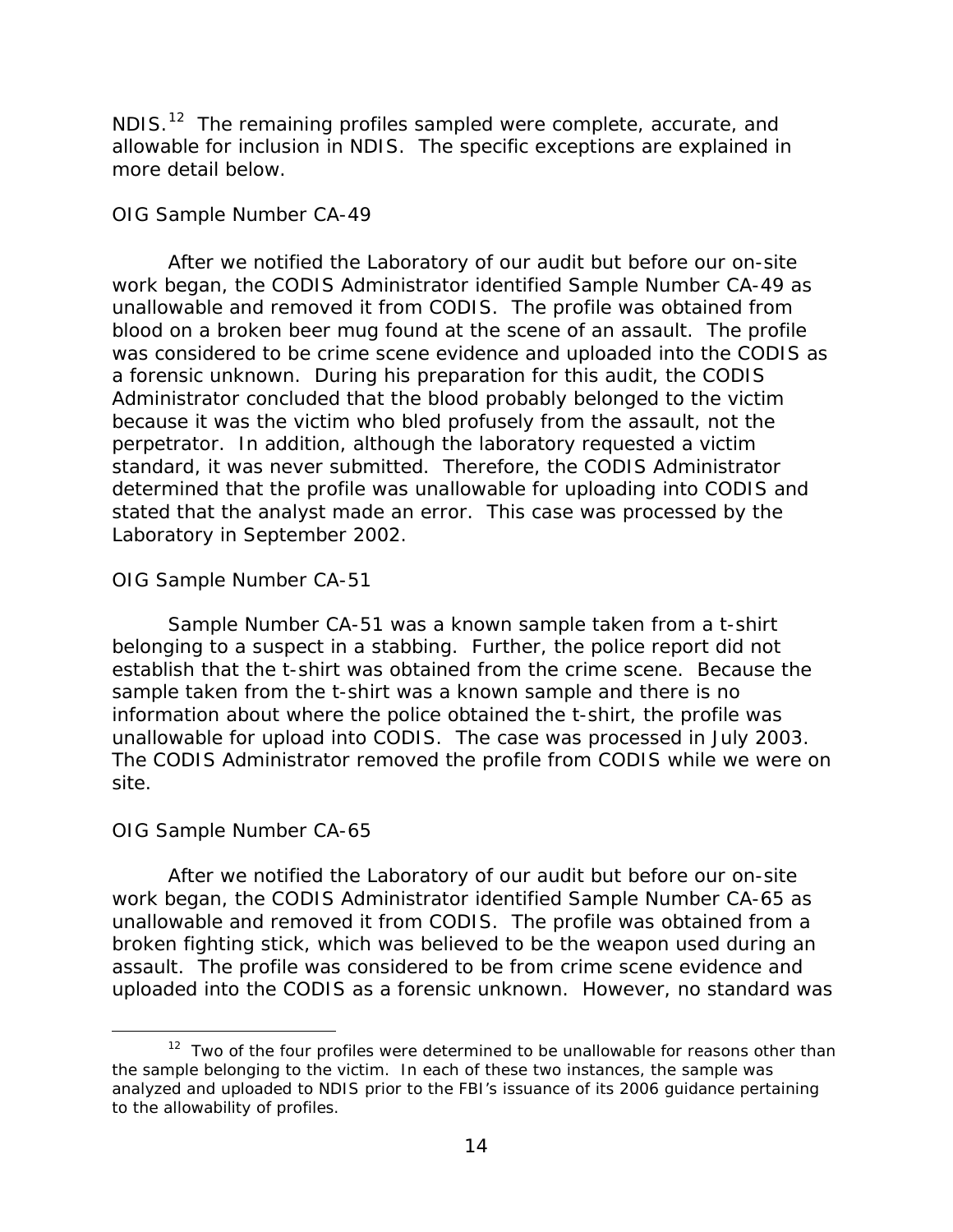obtained from the victim. During preparation for this audit, the CODIS Administrator identified the victim's profile in CODIS and matched it to this profile. Because the profile belonged to the victim, it is unallowable for upload to CODIS. This case was processed by the Laboratory in October 2001.

#### *OIG Sample Number CA-99*

Sample Number CA-99 was taken from a cigarette butt found in front of a business that was burglarized. In addition, the police report did not state that the cigarette butt obtained for evidentiary purposes was attributable to the putative perpetrator. The police report stated there were several cigarette butts on the ground in the parking lot spaces in front of the store. The CODIS Administrator removed this profile from CODIS during the audit. This case was processed by the Laboratory in May 2005.

According to a Laboratory official, in 2008 the Laboratory began requiring police officers to submit more-detailed explanations regarding the source and circumstances surrounding the collection of items submitted to the Laboratory for analysis. This practice enabled analysts to make more informed decisions regarding the allowability of CODIS entries.

#### **Conclusion**

All four of the unallowable profiles in our sample were processed by the Laboratory prior to June 2005. The remaining samples were complete, accurate, and allowable for inclusion in NDIS. Therefore, it appears that the Laboratory has revised its procedures to ensure allowable profiles are entered into CODIS. We made no recommendations concerning our review of Forensic DNA profiles.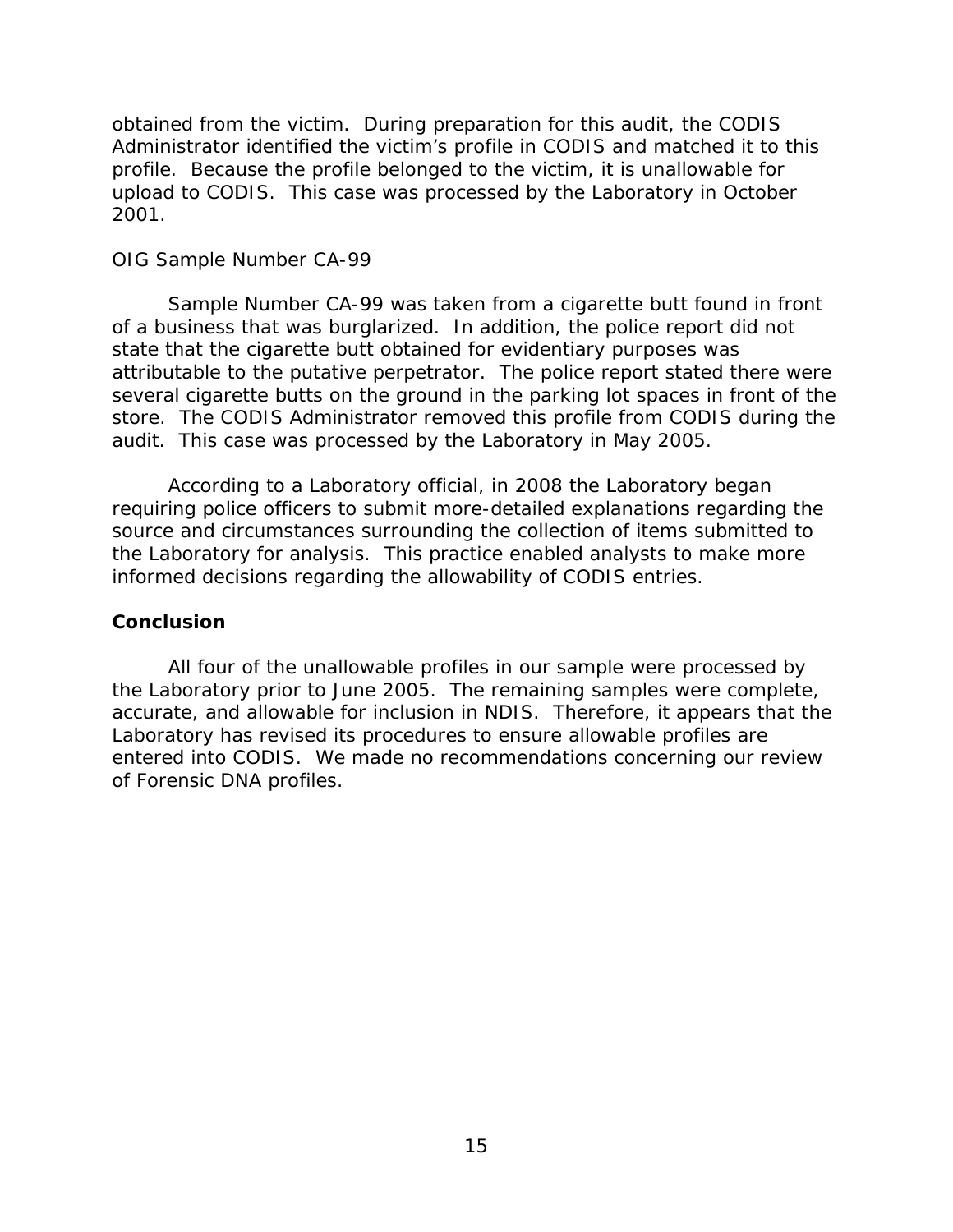## **OBJECTIVES, SCOPE, AND METHODOLOGY**

<span id="page-19-0"></span>We conducted this performance audit in accordance with generally accepted government auditing standards. Those standards require that we plan and perform the audit to obtain sufficient, appropriate evidence to provide a reasonable basis for our findings and conclusions based on our audit objectives. We believe that the evidence obtained provides a reasonable basis for our findings and conclusions based on our audit objectives.

Our audit generally covered the period from November 2008 through October 2010. The objectives of the audit were to determine if the: (1) Laboratory was in compliance with the NDIS participation requirements; (2) Laboratory was in compliance with the Quality Assurance Standards (QAS) issued by the FBI; and (3) Laboratory's forensic DNA profiles in CODIS databases were complete, accurate, and allowable for inclusion in NDIS. To accomplish the objectives of the audit, we:

• Examined internal and external Laboratory QAS review reports and supporting documentation for corrective action taken, if any, to determine: (a) if the Laboratory complied with the QAS, (b) whether repeat findings were identified, and (c) whether recommendations were adequately resolved.<sup>14</sup>

In accordance with the QAS, the internal and external laboratory review procedures are to address, at a minimum, a laboratory's quality assurance program, organization and management, personnel qualifications, facilities, evidence control, validation of methods and procedures, analytical procedures, calibration and maintenance of instruments and equipment, proficiency testing of analysts, corrective action for discrepancies and errors, review of case files, reports, safety, and previous audits. The QAS require that internal and external reviews

<span id="page-19-1"></span> $14$  The QAS require that laboratories undergo annual audits, which every other year, must be performed by an external agency that performs DNA identification analysis and is independent of the laboratory being reviewed. The QAS does not require these audits to be performed in accordance with the *Government Auditing Standards* (GAS) and are not performed by the Department of Justice Office of the Inspector General. Therefore, we refer to the QAS audits as either internal or external laboratory reviews, as applicable, to avoid confusion with our audits that are conducted in accordance with GAS.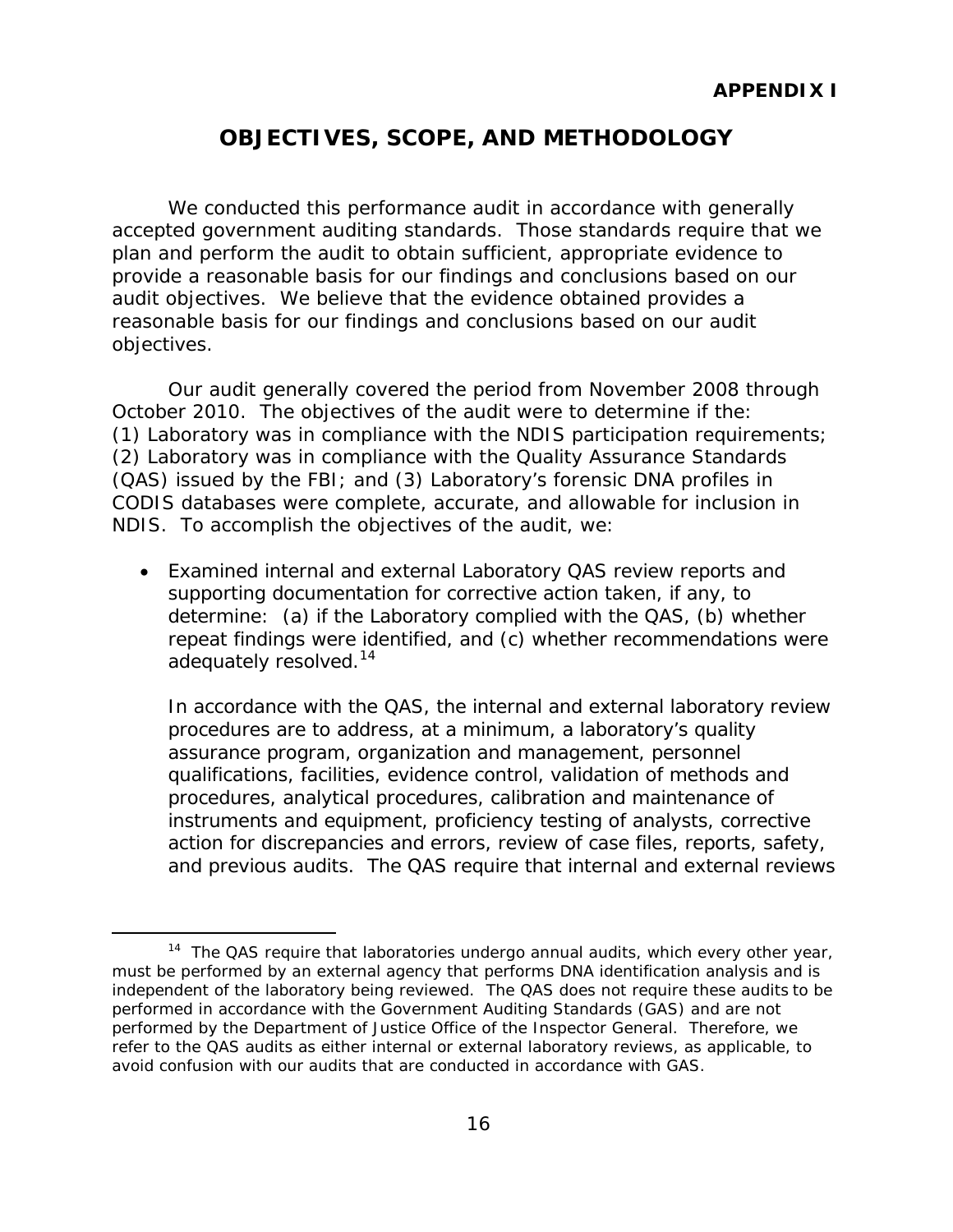be performed by personnel who have successfully completed the FBI's training course for conducting such reviews.

As permitted by GAS 7.42 (2007 revision), we generally relied on the results of the Laboratory's external laboratory reviews to determine if the Laboratory complied with the  $QAS$ <sup>[15](#page-20-0)</sup> In order to rely on the work of non-auditors, GAS requires that we perform procedures to obtain sufficient evidence that the work can be relied upon. Therefore, we: (1) obtained evidence concerning the qualifications and independence of the individuals who conducted the review; and (2) determined that the scope, quality, and timing of the audit work performed was adequate for reliance in the context of the current audit objectives by reviewing the evaluation procedure guide and resultant findings to understand the methods and significant assumptions used by the individuals conducting the reviews. Based on this work, we determined that we could rely on the results of the Laboratory's external laboratory review.

- Interviewed Laboratory officials to identify management controls, Laboratory operational policies and procedures, Laboratory certifications or accreditations, and analytical information related to DNA profiles.
- Toured the Laboratory to observe facility security measures as well as the procedures and controls related to the receipt, processing, analyzing, and storage of forensic evidence and convicted offender DNA samples.
- Reviewed the Laboratory's written policies and procedures related to conducting internal reviews, resolving review findings, expunging DNA profiles from NDIS, and resolving matches among DNA profiles in NDIS.
- Reviewed supporting documentation for 10 of 237 NDIS matches to determine whether they were resolved in a timely manner. The Laboratory provided the universe of 237 NDIS matches as of October 13, 2010. The sample was judgmentally selected to include both case-to-case and case-to-offender matches. This non-statistical sample does not allow projection of the test results to all matches.

<span id="page-20-0"></span> $15$  We also considered the results of the Laboratory's internal laboratory review, but could not rely on it because it was not performed by personnel independent of the Laboratory. Further, as noted in Appendix II, we performed audit testing to verify Laboratory compliance with specific Quality Assurance Standards that have a substantial effect on the integrity of the DNA profiles uploaded to NDIS.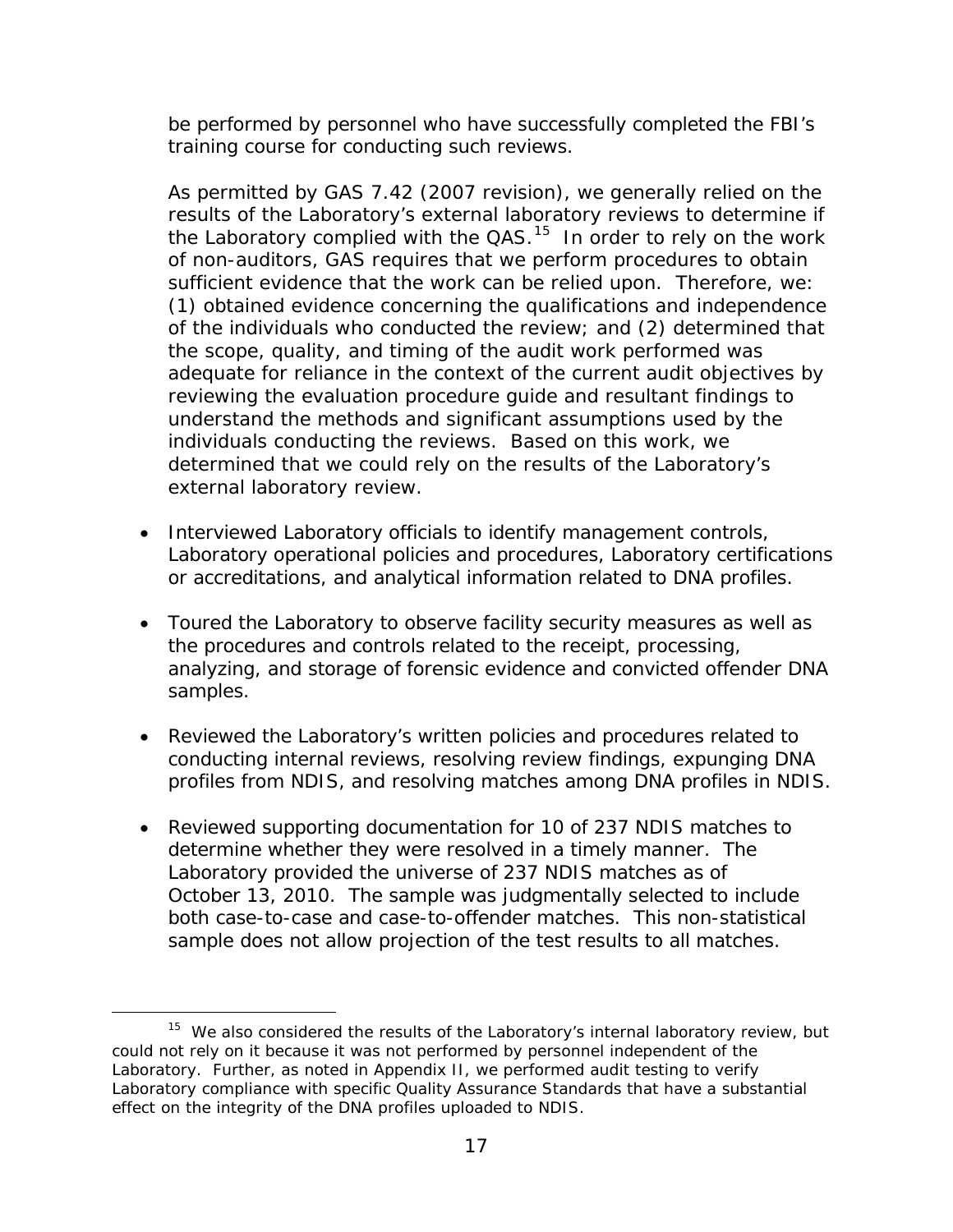• Reviewed supporting documentation to determine whether the Laboratory provided adequate vendor oversight.

Reviewed the case files for selected forensic DNA profiles to determine if the profiles were developed in accordance with the Forensic QAS and were complete, accurate, and allowable for inclusion in NDIS.

The NDIS Custodian, via the contractor used by the FBI to maintain NDIS and the CODIS software, provided an electronic file identifying the 6,980 Short Tandem Repeat forensic profiles the Laboratory had uploaded to NDIS as of October 15, 2010. We limited our review to a sample of 100 profiles. This sample size was determined judgmentally because preliminary audit work determined that risk was not unacceptably high.

• Using the judgmentally-determined sample size, we randomly selected a representative sample of labels associated with specific profiles in our universe to reduce the effect of any patterns in the list of profiles provided to us. However, since the sample size was judgmentally determined, the results obtained from testing this limited sample of profiles may not be projected to the universe of profiles from which the sample was selected.

The objectives of our audit concerned the Laboratory's compliance with required standards and the related internal controls. Accordingly, we did not attach a separate statement on compliance with laws and regulations or a statement on internal controls to this report. See Appendix II for detailed information on our audit criteria.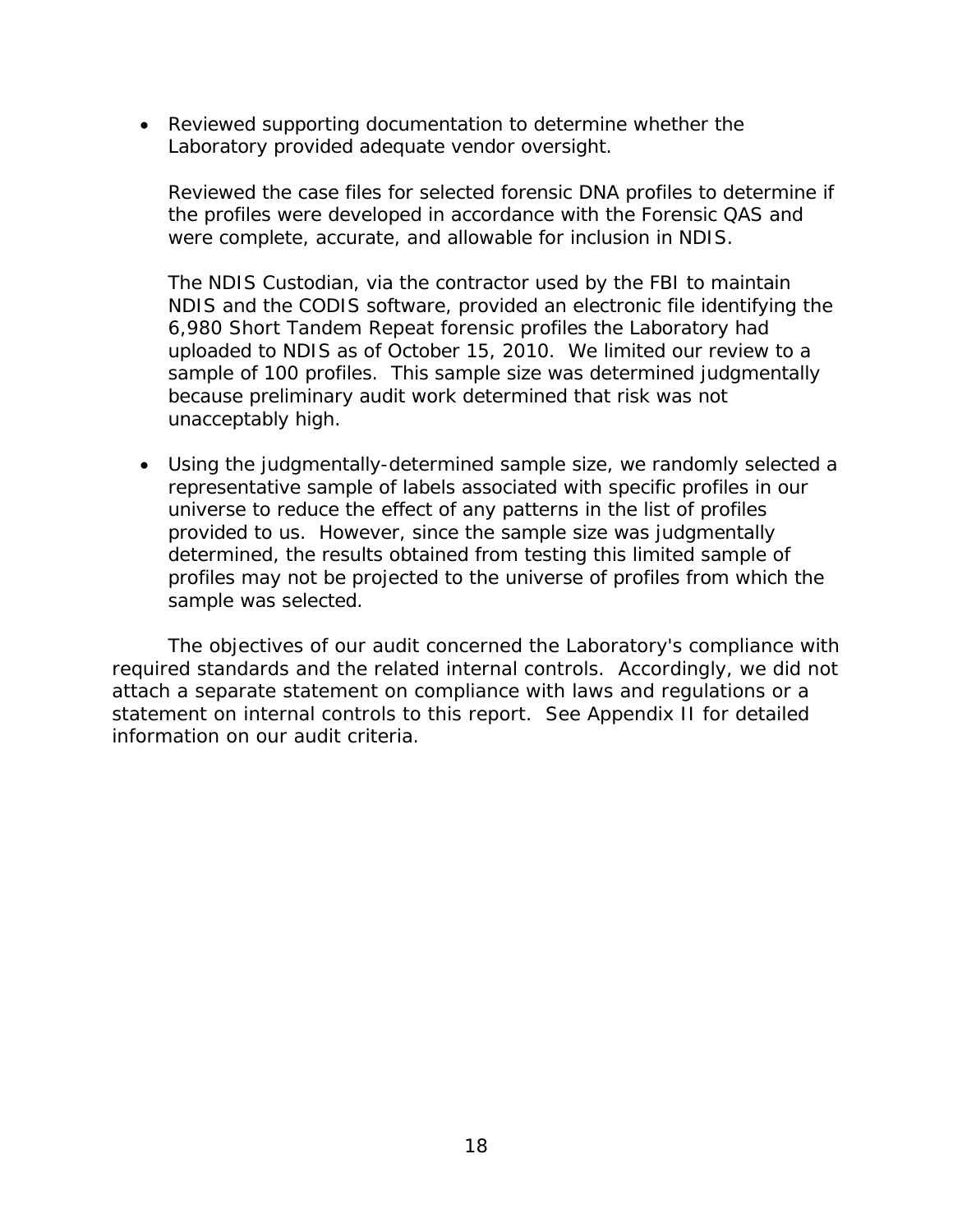## **AUDIT CRITERIA**

<span id="page-22-0"></span>In conducting our audit, we considered the NDIS participation requirements and the Quality Assurance Standards (QAS). However, we did not test for compliance with elements that were not applicable to the Laboratory. In addition, we established standards to test the completeness and accuracy of DNA profiles as well as the timely notification of DNA profile matches to law enforcement.

#### <span id="page-22-1"></span>**NDIS Participation Requirements**

The NDIS participation requirements, which consist of the Memorandum of Understanding (MOU) and the NDIS operational procedures, establish the responsibilities and obligations of laboratories that participate in NDIS. The MOU requires that NDIS participants comply with federal legislation and the QAS, as well as NDIS-specific requirements accompanying the MOU in the form of appendices. We focused our audit on specific sections of the following NDIS operational procedures.

- DNA Data Acceptance Standards
- DNA Data Accepted at NDIS
- Quality Assurance Standards (QAS) Audits
- NDIS DNA Autosearches
- Confirm an Interstate Candidate Match
- General Responsibilities
- Initiate and Maintain a Laboratory's Participation in NDIS
- Security Requirements
- CODIS Users
- CODIS Administrator Responsibilities
- Access to, and Disclosure of, DNA Records and Samples
- Upload of DNA Records
- <span id="page-22-2"></span>• Expunge a DNA Record
- The FBI Flowchart: A Guide to Determining What is Allowable in the Forensic Index at NDIS<sup>[16](#page-22-3)</sup>

<span id="page-22-3"></span><sup>&</sup>lt;sup>16</sup> The FBI Flowchart is quidance issued to NDIS-participating laboratories separate from the MOU and NDIS operational procedures. The flowchart is contained in the 2010 CODIS Administrator's Handbook and has been provided to laboratories in referendums such as CODIS conferences.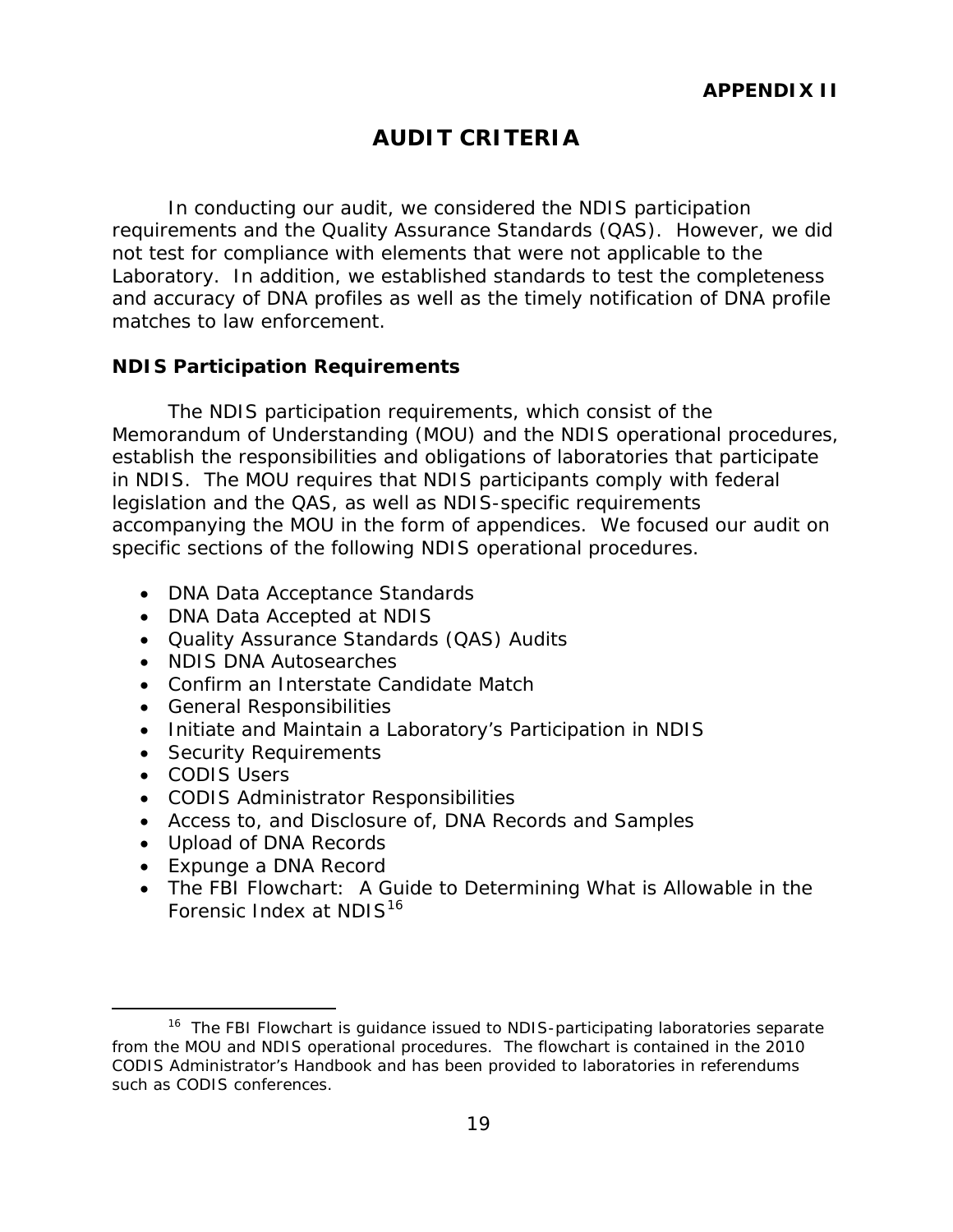#### **Quality Assurance Standards**

The FBI issued two sets of Quality Assurance Standards (QAS): QAS for Forensic DNA Testing Laboratories, effective July 1, 2009 (Forensic QAS); and QAS for DNA Databasing Laboratories, effective July 1, 2009 (Offender QAS). The Forensic QAS and the Offender QAS describe the quality assurance requirements that the Laboratory should follow to ensure the quality and integrity of the data it produces.

For our audit, we generally relied on the reported results of the Laboratory's most recent annual external review to determine if the Laboratory was in compliance with the QAS. Additionally, we performed audit work to verify that the Laboratory was in compliance with the QAS listed below because they have a substantial effect on the integrity of the DNA profiles uploaded to NDIS.

- Facilities (Forensic QAS 6.1): The laboratory shall have a facility that is designed to ensure the integrity of the analyses and the evidence.
- Evidence Control (Forensic QAS 7.1): The laboratory shall have and follow a documented evidence control system to ensure the integrity of physical evidence. Where possible, the laboratory shall retain or return a portion of the evidence sample or extract.
- Analytical Procedures (Forensic QAS 9.5): The laboratory shall monitor the analytical procedures using [appropriate] controls and standards.
- Review (Forensic QAS 12.1): The laboratory shall conduct administrative and technical reviews of all case files and reports to ensure conclusions and supporting data are reasonable and within the constraints of scientific knowledge.
- Reviews (Forensic QAS 15.1 and 15.2): The laboratory shall be audited annually in accordance with the QAS. The annual audits shall occur every calendar year and shall be at least 6 months and no more than 18 months apart.

At least once every 2 years, an external audit shall be conducted by an audit team comprised of qualified auditors from a second agency(ies) and having at least one team member who is or has been previously qualified in the laboratory's current DNA technologies and platform.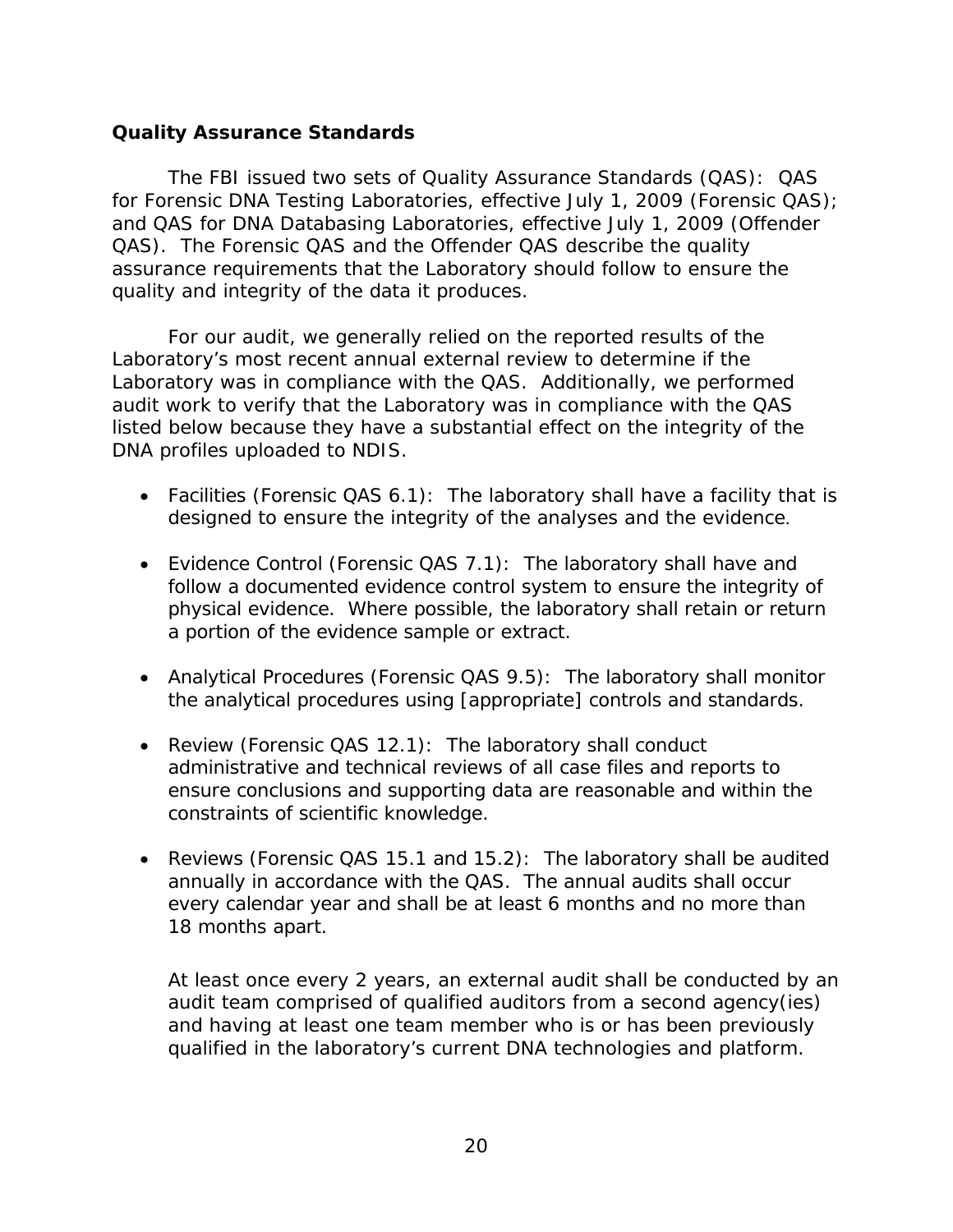• Outsourcing (Forensic QAS Standard 17.1): A vendor laboratory performing forensic and database DNA analysis shall comply with these Standards and the accreditation requirements of federal law.

Forensic QAS 17.4: An NDIS participating laboratory shall have and follow a procedure to verify the integrity of the DNA data received through the performance of the technical review of DNA data from a vendor laboratory.

### <span id="page-24-0"></span>**Office of the Inspector General Standards**

We established standards to test the completeness and accuracy of DNA profiles as well as the timely notification of law enforcement when DNA profile matches occur in NDIS. Our standards are listed below.

- Completeness of DNA Profiles: A profile must include each value returned at each locus for which the analyst obtained results. Our rationale for this standard is that the probability of a false match among DNA profiles is reduced as the number of loci included in a profile increases. A false match would require the unnecessary use of laboratory resources to refute the match.
- Accuracy of DNA Profiles: The values at each locus of a profile must match those identified during analysis. Our rationale for this standard is that inaccurate profiles may: (1) preclude DNA profiles from being matched and, therefore, the potential to link convicted offenders to a crime or to link previously unrelated crimes to each other may be lost; or (2) result in a false match that would require the unnecessary use of laboratory resources to refute the match.
- Timely Notification of Law Enforcement When DNA Profile Matches Occur in NDIS: Laboratories should notify law enforcement personnel of NDIS matches within 2 weeks of the match confirmation date, unless there are extenuating circumstances. Our rationale for this standard is that untimely notification of law enforcement personnel may result in the suspected perpetrator committing additional, and possibly more egregious, crimes if the individual is not deceased or already incarcerated for the commission of other crimes.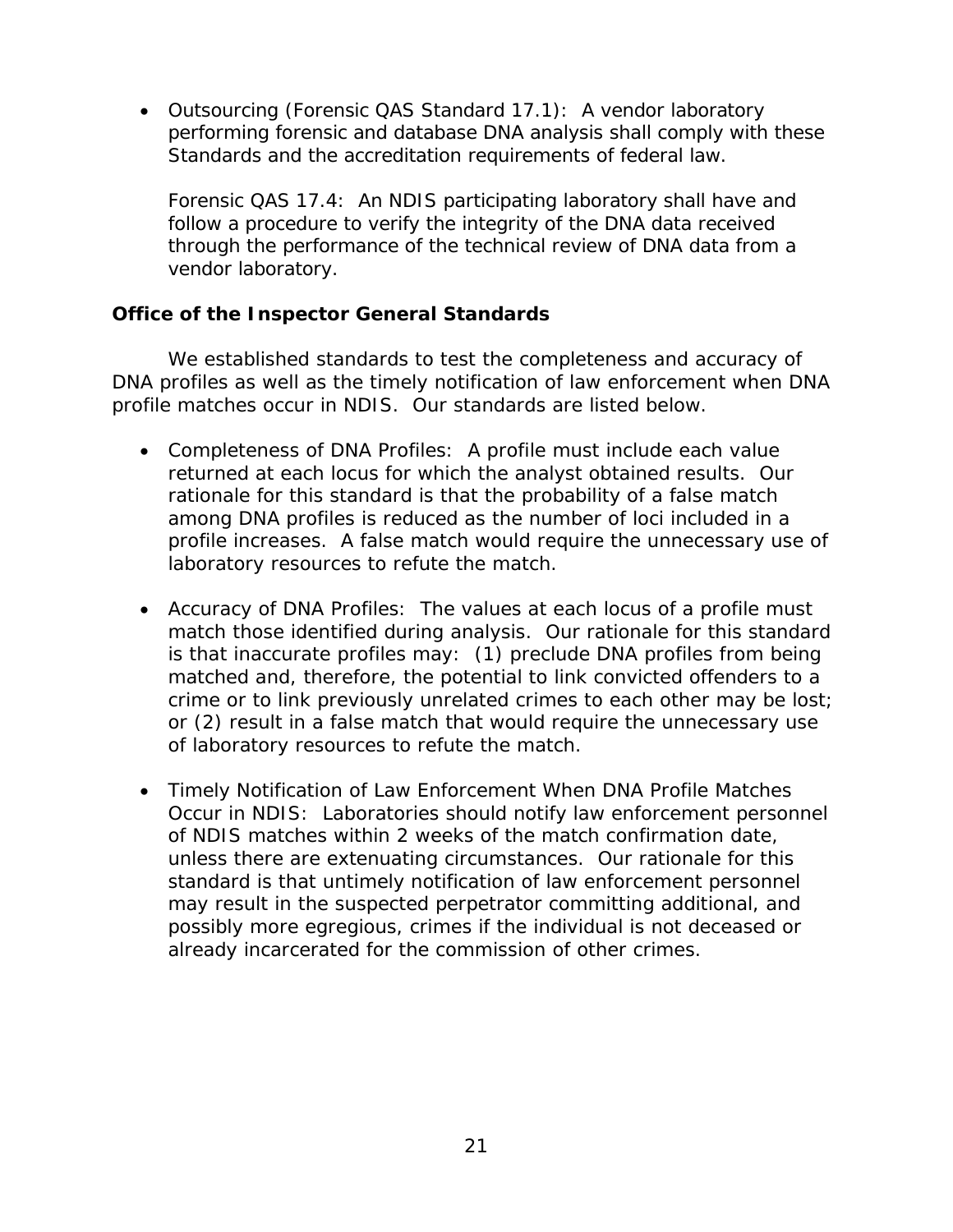#### **APPENDIX III**

### **FEDERAL BUREAU OF INVESTIGATION RESPONSE**

#### **U.S. Department of Justice**

Federal Bureau of Investigation

Washington D.C. 20535-0001

March 15, 2011

Ferris B. Polk Regional Audit Manager Atlanta Regional Audit Office Office of the Inspector General 75 Spring Street Atlanta, GA 30303

Dear Mr. Polk:

Your memorandum to Director Mueller forwarding the draft audit report for the Florida Department of Law Enforcement, Orlando Regional Crime Laboratory, Orlando, Florida (Laboratory), has been referred to me for response.

Your draft report contained no recommendations relating to the Laboratory's compliance with the FBI's Memorandum of Understanding and *Quality Assurance Standards for DNA Testing Laboratories.* The CODIS Unit reviewed the draft report and since it appears that the Laboratory is in compliance with NDIS participation requirements, the CODIS Unit has no comments to provide to the draft report.

Thank you for sharing the draft audit report with us. If you have any questions, please feel free to contact Jennifer C. Luttman, Chief of the CODIS Unit, at (703) 632-8315.

Sincerely,

/s/

Alice R. Isenberg, Ph.D Section Chief Biometrics Analysis Section FBI Laboratory